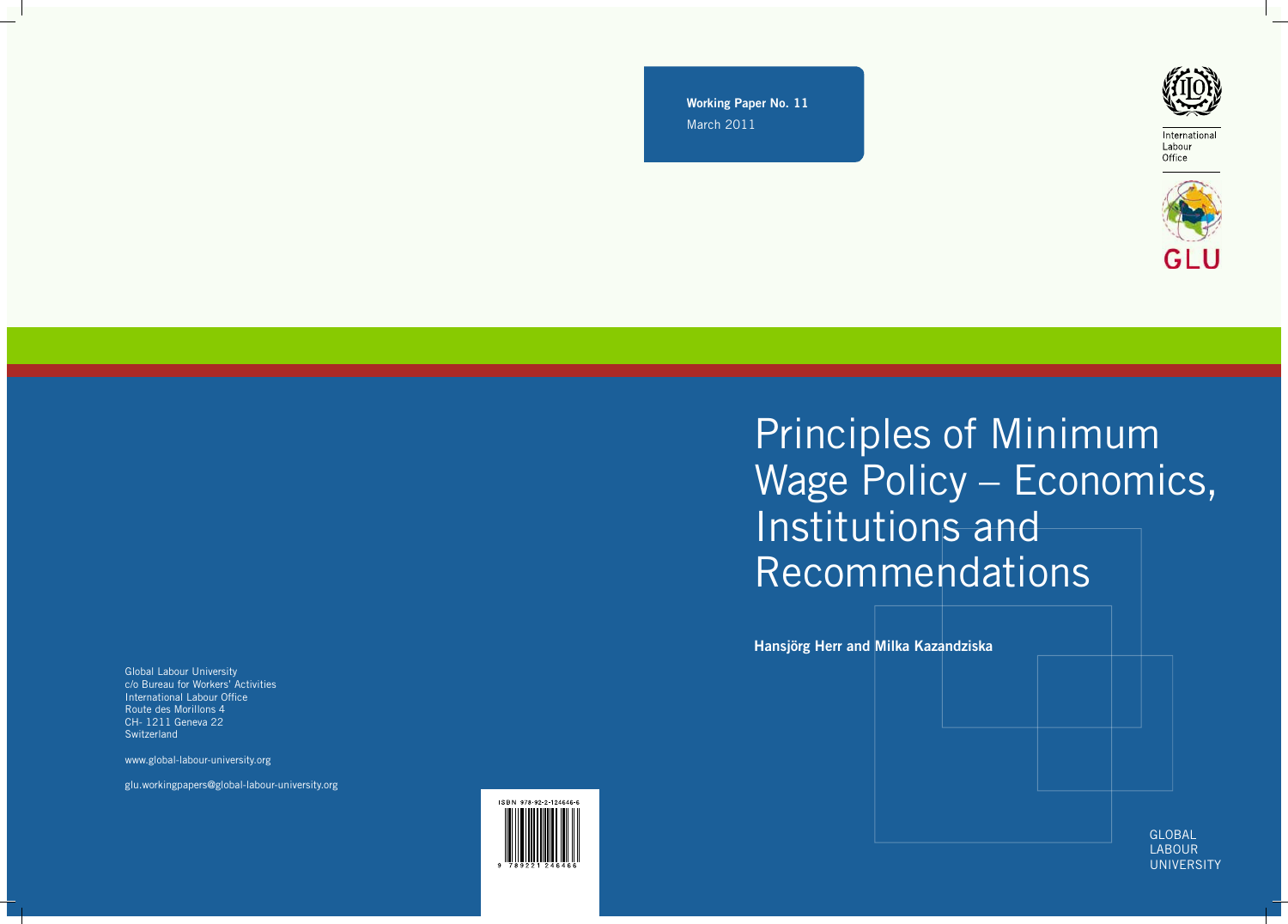The Global Labour University (GLU) www.global-labour-university.org is a international network of universities, trade unions, research institutes, think tanks and the International Labour Organisation that

- \* develops and implements university post graduate programmes on labour and globalization for trade unionists and other labour experts;
- undertakes joint research and organizes international discussion fora on global labour issues;
- publishes textbooks, research and discussion papers on labour and globalization issues.

#### Editorial Board

Sharit K. Bhowmik (Tata Institute of Social Sciences, India) Hansjörg Herr (Berlin School of Economics and Law, Germany) Frank Hoffer (International Labour Organisation) Mariano Laplane (University of Campinas, Brazil) Seeraj Mohamed (University of the Witwatersrand, South Africa) Helen Schwenken (University of Kassel, Germany)

#### Contact Address

Hochschule für Wirtschaft und Recht Berlin IMB - Prof. Hansjörg Herr Badensche Str. 50-51 D-10825 Berlin E-mail: glu.workingpapers@global-labour-university.org www.global-labour-university.org

Layout: Harald Kröck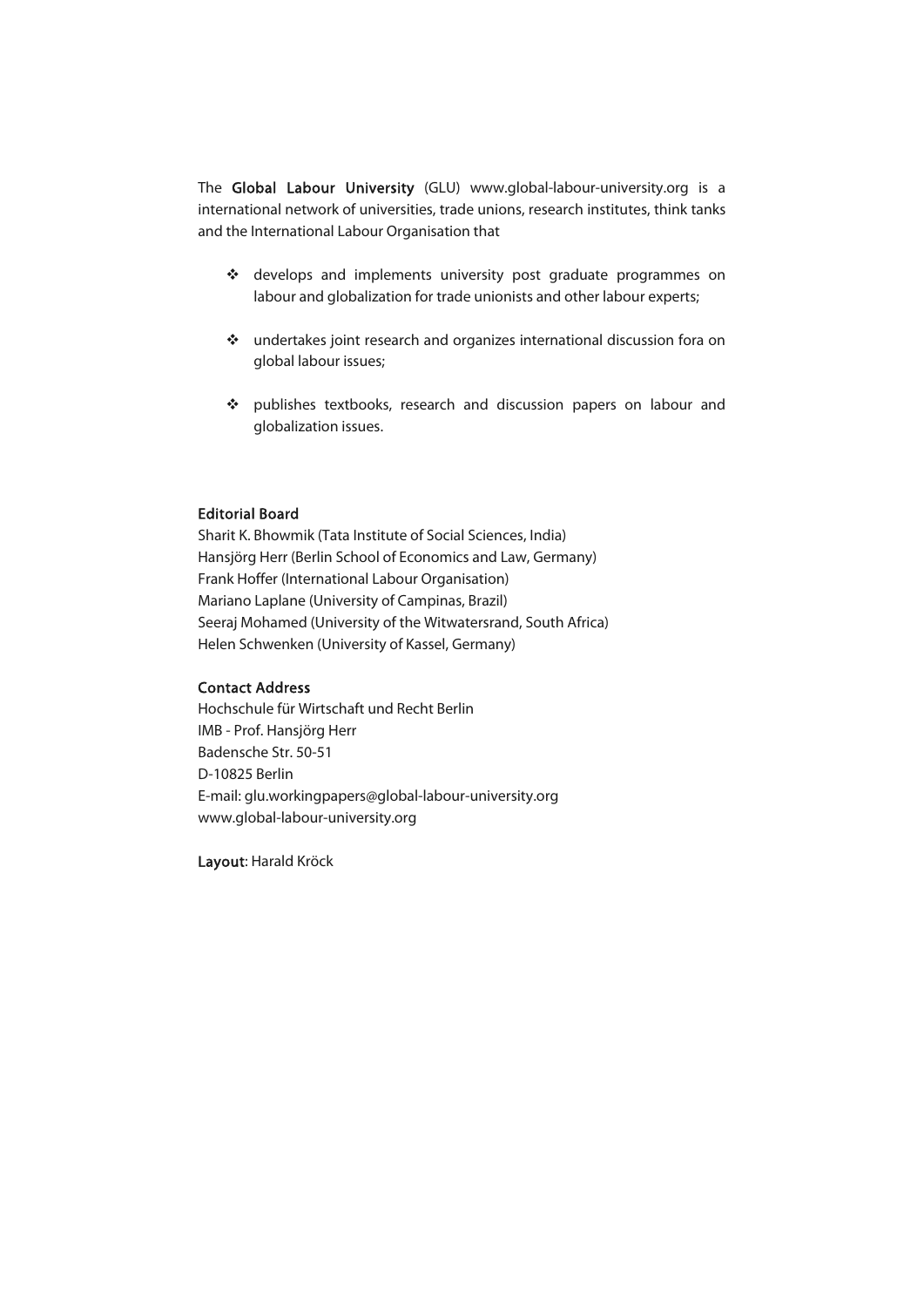# Principles of Minimum Wage Policy - Economics, Institutions and Recommendations

Hansjörg Herr and Milka Kazandziska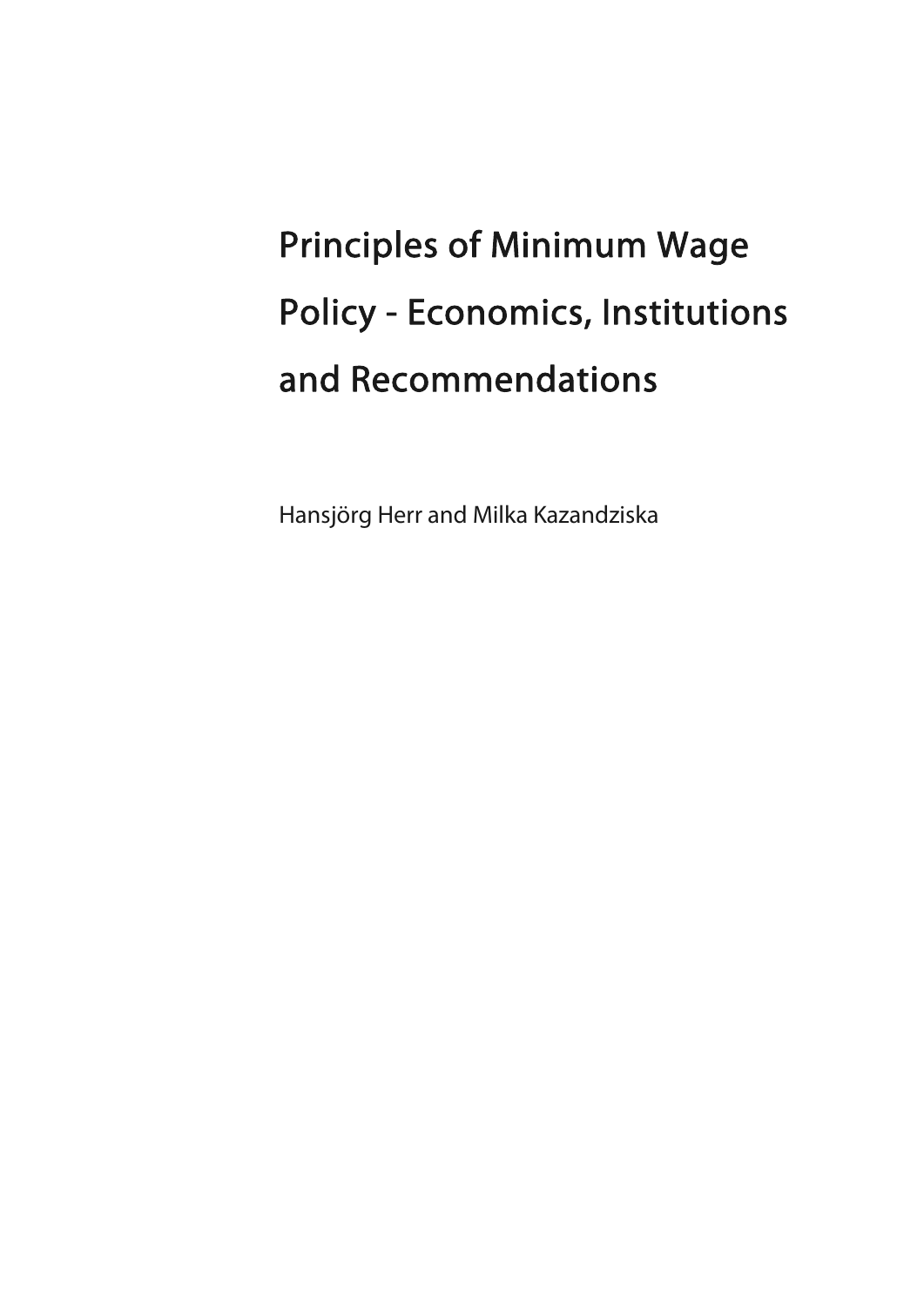Copyright © International Labour Organization 2011 First published 2011

Publications of the International Labour Office enjoy copyright under Protocol 2 of the Universal Copyright Convention. Nevertheless, short excerpts from them may be reproduced without authorization, on condition that the source is indicated. For rights of reproduction or translation, application should be made to ILO Publications (Rights and Permissions), International Labour Office, CH-1211 Geneva 22, Switzerland, or by email: pubdroit@ilo.org. The International Labour Office welcomes such applications.

Libraries, institutions and other users registered with reproduction rights organizations may make copies in accordance with the licences issued to them for this purpose. Visit www.ifrro.org to find the reproduction rights organization in your country.

ILO Cataloguing in Publication Data

Herr, Hansjörg; Kazandziska, Milka

Principles of minimum wage policy : economics, institutions and recommendations / Hansjörg Herr and Milka Kazandziska ; International Labour Office. - Geneva: ILO, 2011 31 p. (Global Labour University working papers ; No.11)

ISBN: 9789221246466; 9789221246473 (web pdf) ISSN: 18660541

International Labour Office

minimum wage / low income / wage policy / Brazil / Cambodia / China / India / Iran,Islamic Republic / Malaysia / Namibia / Nigeria / Russian Federation / South Africa R

13.07

The designations employed in ILO publications, which are in conformity with United Nations practice, and the presentation of material therein do not imply the expression of any opinion whatsoever on the part of the International Labour Office concerning the legal status of any country, area or territory or of its authorities, or concerning the delimitation of its frontiers.

The responsibility for opinions expressed in signed articles, studies and other contributions rests solely with their authors, and publication does not constitute an endorsement by the International Labour Office of the opinions expressed in them.

Reference to names of firms and commercial products and processes does not imply their endorsement by the International Labour Office, and any failure to mention a particular firm, commercial product or process is not a sign of disapproval.

ILO publications and electronic products can be obtained through major booksellers or ILO local offices in many countries, or direct from ILO Publications, International Labour Office, CH-1211 Geneva 22, Switzerland. Catalogues or lists of new publications are available free of charge from the above address, or by email: pubvente@ilo.org

Visit our web site: www.ilo.org/publns

Printed in Switzerland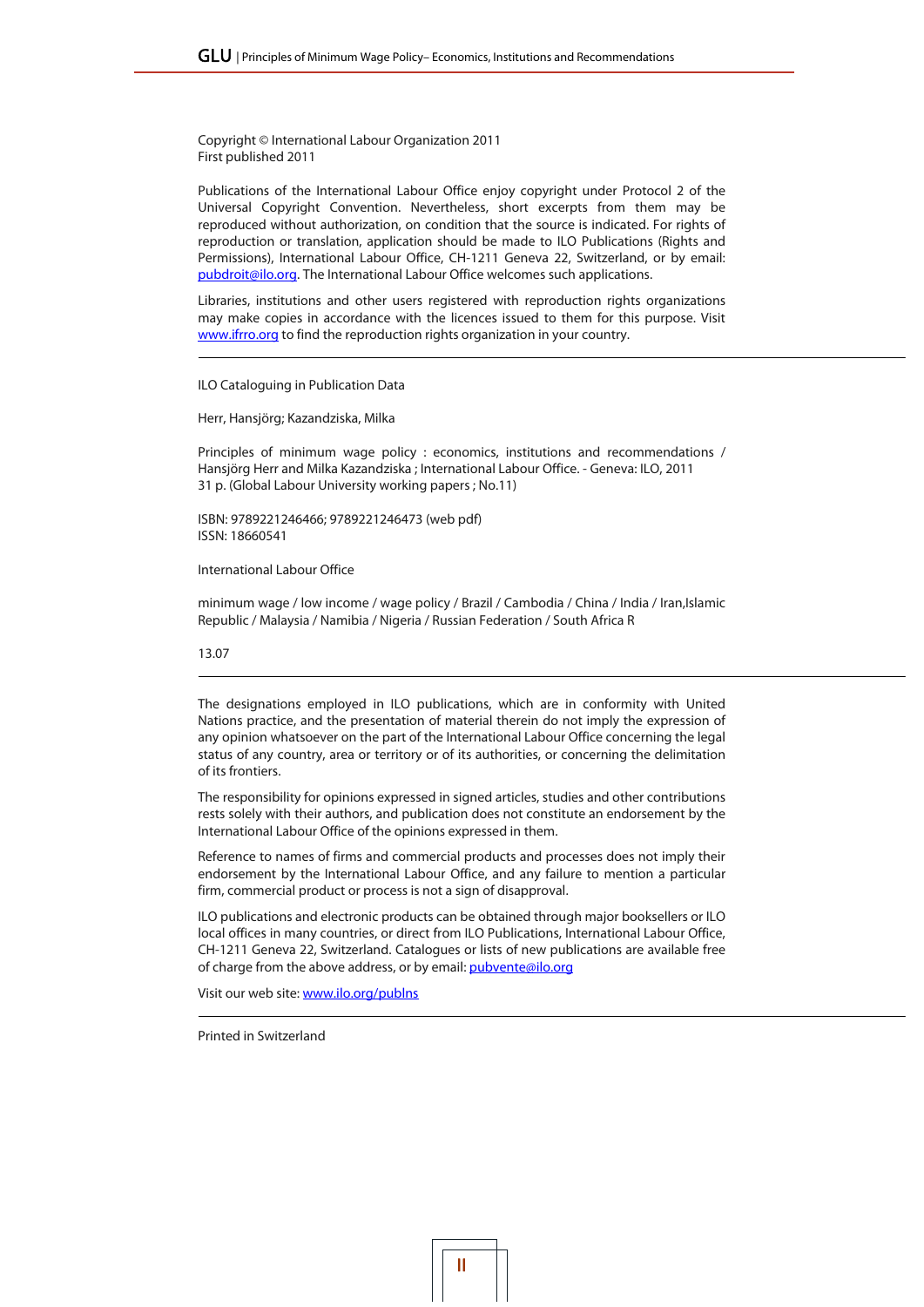## PREFACE

This paper is part of the project entitled Minimum Wages in Developed and Developing Countries within the Global Labour University and supported by the International Labour Organization (ILO). The project covers case studies ranging from India, China, Russia, Brazil, Iran, Turkey, to Malaysia, Nigeria, Namibia, South Africa and Cambodia. The research on the case studies was undertaken by the members of this project (mostly alumnae of GLU Master's programs) to whom we feel especially indebted: Anna Bolsheva, Zahra Karimi, Bulend Karadag, Veasna Nuon, Siqi Luo, Arif Ahmad, Rajeswari Raman, Cesar Costa de Araujo, Alfred Angula and Eustace James. Some of the case studies will be selected for publishing in upcoming working papers. We extend our special gratitude to Frank Hoffer and Patrick Belser, both from the ILO, who on numerous occasions contributed so generously with their invaluable comments. We also thank the ILO for their generous financial support of this project.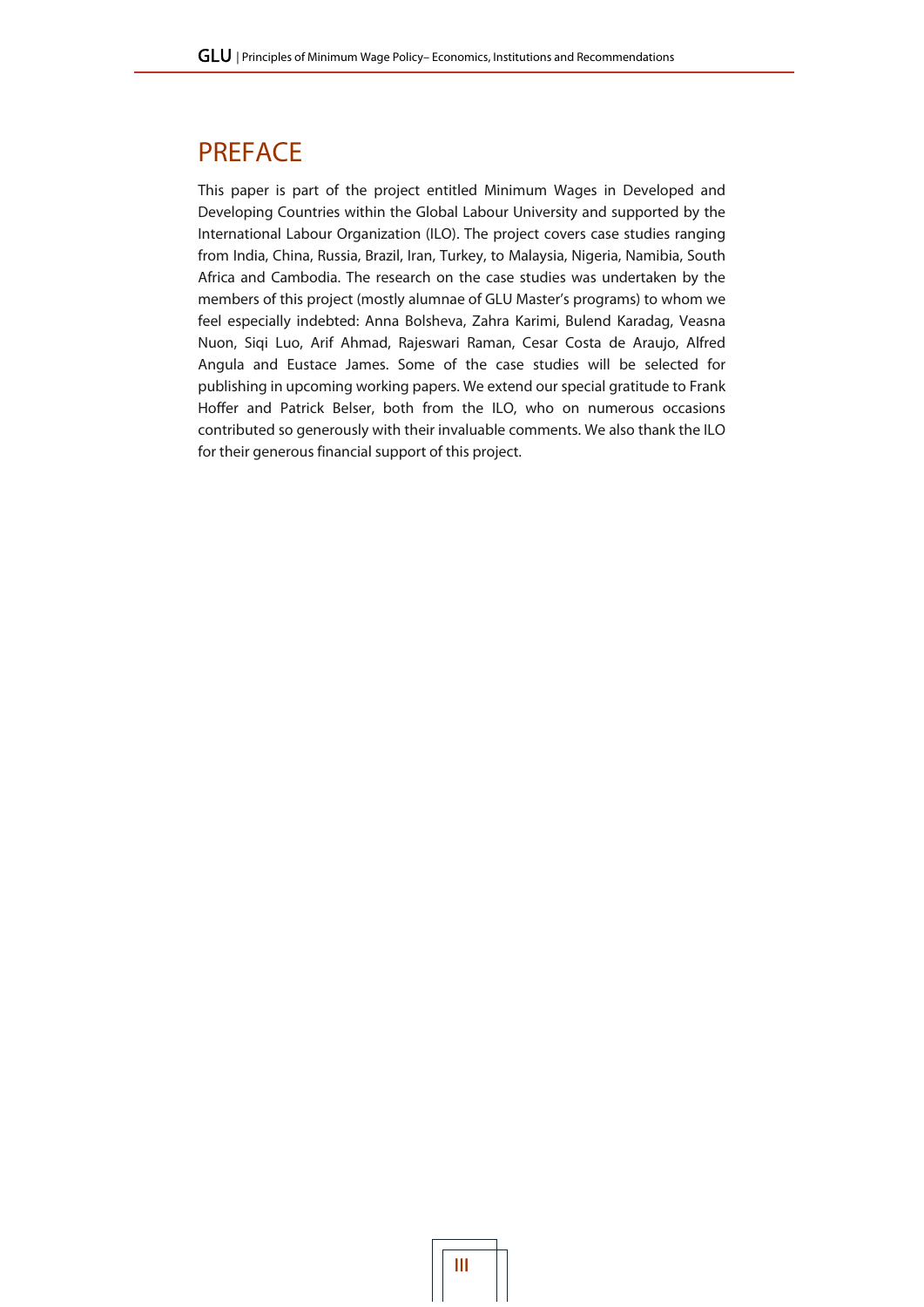# TABLE OF CONTENTS

| $\mathbf{1}$ .   |                                                                                                                                                                        |
|------------------|------------------------------------------------------------------------------------------------------------------------------------------------------------------------|
| $\overline{2}$ . | Minimum wages in the original Keynesian paradigm3                                                                                                                      |
| 3.               | INSTITUTIONAL DIMENSIONS OF STATUTORY MINIMUM<br>The number of statutory minimum wages and exemptions 9<br>Links between minimum wages and social security payments 12 |
| 4.               |                                                                                                                                                                        |
| 5.               |                                                                                                                                                                        |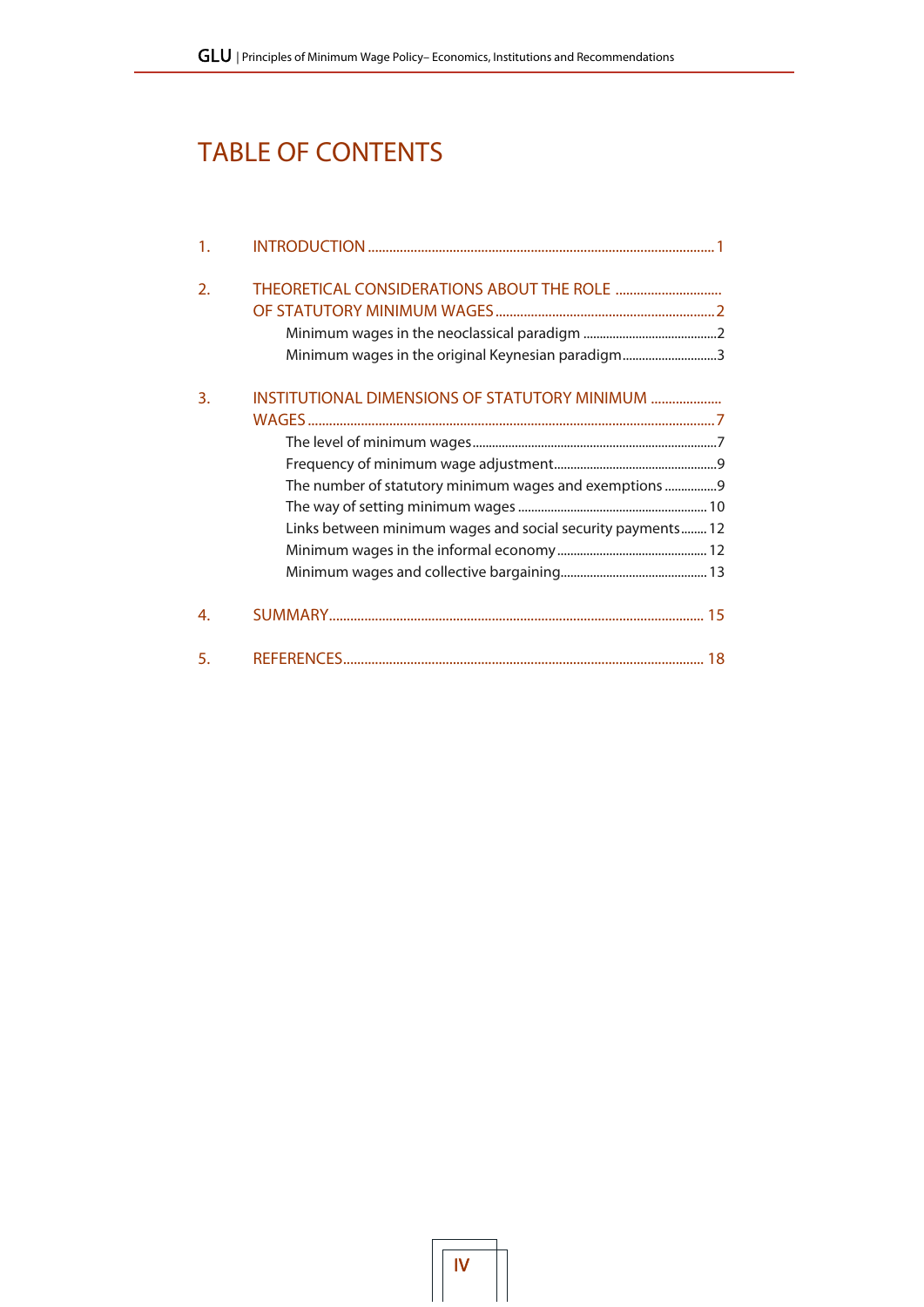## 1. INTRODUCTION

In the past few decades most OECD countries and the countries in the southern hemisphere have been characterised by changing income distribution based on three factors: a decline in the wage share, increasing wage dispersion and governments tax and expenditures policies which have privileged the rich. On the other side of the coin, the power of trade unions has declined in many countries. As a result, collective bargaining has been weakened and a low-wage sector in almost all OECD countries has developed. It is traditionally argued that the increasing low-wage sector in developed countries is the outcome of globalisation and technological change. Following this argument globalisation shifted labour intensive and low-skilled production to developing countries. In addition, technological progress made unskilled labour abundant. If we consider that many of the low-wage jobs can be found in the non-tradable sector, this assertion is not very convincing. The globalisation and technology argument is even more dubious in developing countries as low-skilled production cannot be shifted to other country groups, and many of the low-wage jobs in these countries are in the non-tradable sector. The swelling low-wage sector is the outcome of specific institutional changes in the labour market, as well as the rise in the informal economy. It is not an outcome of "objective" economic forces.

Minimum wage policy supported by a strong social policy is an efficient mechanism against poverty and income erosion of the poorest households. Minimum wage is one of the instruments which can control wage dispersion and in this way reduce income inequality. It can also help to prevent a general decline in the level of nominal wages and deflationary developments. For almost two decades now Japan has been suffering from deflationary tendencies triggered by falling nominal wages and unit-labour costs (Herr/Kazandziska 2010). There is a certain likelihood that the United States, Europe and other OECD countries will fall into a deflationary trap over the next decade, and a minimum wage policy could help to reduce this danger.

The purpose of this paper is to discuss the principles of minimum wage policy whereby economic dimensions as well as institutional and political questions are taken into account. In the next section of the paper different theoretical views regarding the question of minimum wages are summarised. We concentrate on the neoclassical and Keynesian paradigm. Then institutional and political questions are discussed. Who sets the minimum wage, how is it determined, how frequently is it adjusted, which criteria are taken into account when deciding about the amount of the minimum wage, etc. Moreover, the connection to wage bargaining and the importance of minimum wages for unions are thoroughly examined.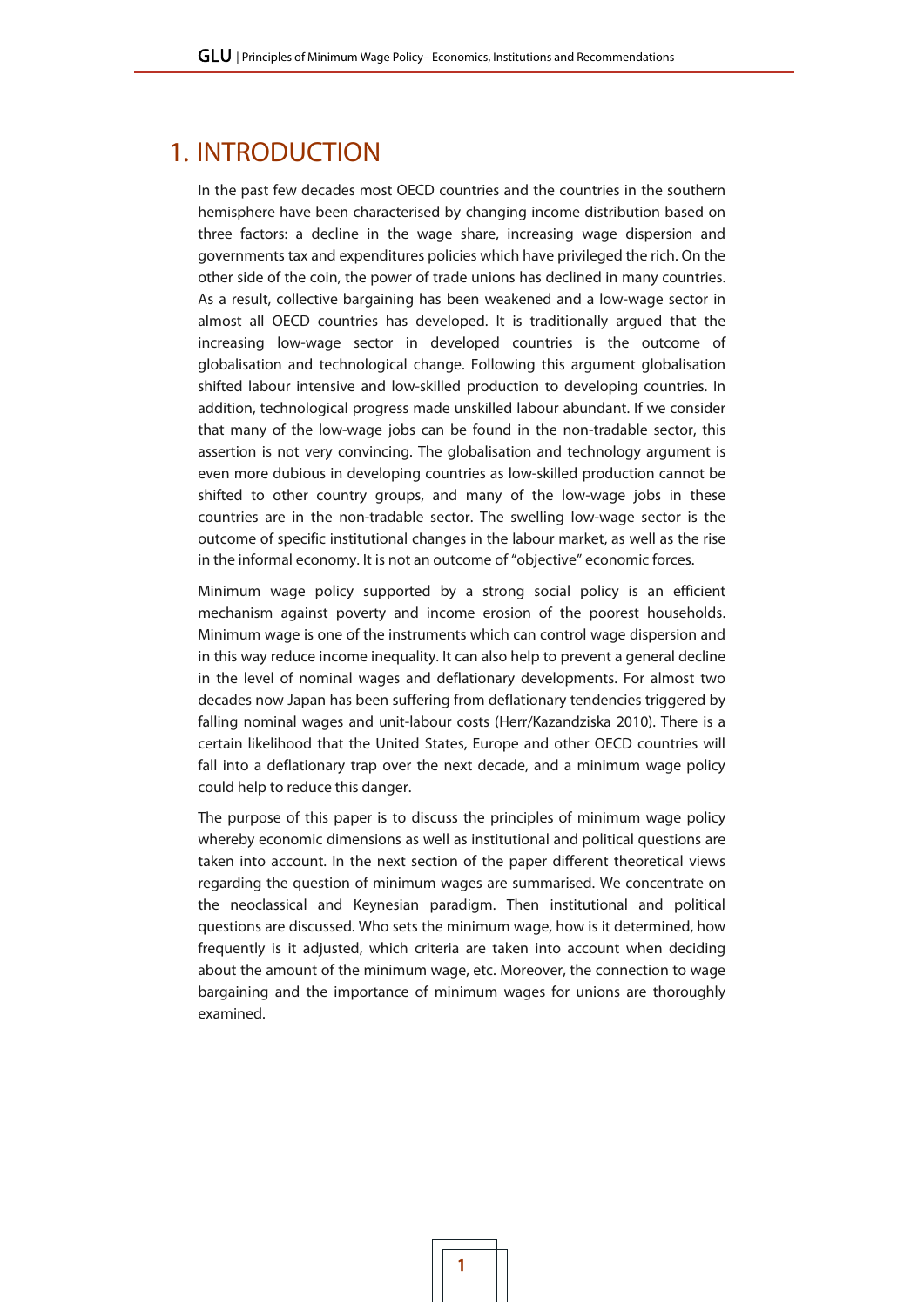## 2. THEORETICAL CONSIDERATIONS ABOUT THE ROLE OF STATUTORY MINIMUM WAGES

We start with the mainstream approach on minimum wages, the neoclassical paradigm, and then turn to the Keynesian approach which we use as the basis for our analysis.

#### Minimum wages in the neoclassical paradigm

Originally, minimum wages did not play a positive role in the neoclassical model (Bazen/Martin 1991; Neumark/Wascher 1992). Under the assumption of homogenous labour, minimum wages are either harmful for employment if they are set above the market equilibrium wage or are ineffective and useless if they fall below the market determined equilibrium wage. When we take heterogeneous labour, the overall conclusion does not change significantly. If there is a unified minimum wage in one economy this will have a negative impact on employment in the low-wage sector as soon as the minimum wage is higher than the market clearance wage for this particular skill group. Unemployment in the low-wage/low-skill sector will increase and, due to substitution effects, employment of skilled workers will increase, although overall employment in the economy will fall.

Even within the neoclassical approach there are many flaws, e.g. the necessary assumption about constant returns to scale or the unsolvable complication in the macroeconomic production function when more than one capital good exists and capital cannot be aggregated in physical units. There is also criticism from other paradigms. Especially the Keynesian paradigm stresses that output and employment are determined by goods market demand and not by supply factors like the level of real wages. Related to this criticism is the shortcoming of the neoclassical approach to adequately integrate money in its model.1

The simple neoclassical approach was seriously challenged when a whole series of studies did not show negative employment effects from even substantial minimum wage increases; some analyses even found positive employment effects.<sup>2</sup> Interestingly enough, the neoclassical proponents exhumed a very special case analysed by Stigler long ago (1946). Under exceptional circumstances of a monopsony (one buyer of labour in a monopolistic demand position confronted with competitive labour supply, for instance a factory as the only big employer in a city or region) higher minimum wages will increase employment. The argument is that the demand monopolist (the firm) can reduce output and employment and in this way decrease wages. This strategy may increase profits

 $\overline{a}$ 

<sup>1</sup> For the theoretical debate in detail see the Herr/Kazandziska/Mahnkopf-Praprotnik (2009) published as a GLU Working Paper.

<sup>2</sup> In the studies conducted by Card/Krüger (1994, 1995, 1998 and 2000); Bell (1995); Benhayoun (1994); Dickens /Draca (2005); Dolado et al. (1996 and 2000); Draca et al. (2006); Lang/Kahn (1998); König/Möller (2007); Machin/Manning (1994) and Stewart (2004) no significant negative effects of increasing minimum wages were found. In fact, under certain circumstances they found positive effects of minimum wage increases on employment.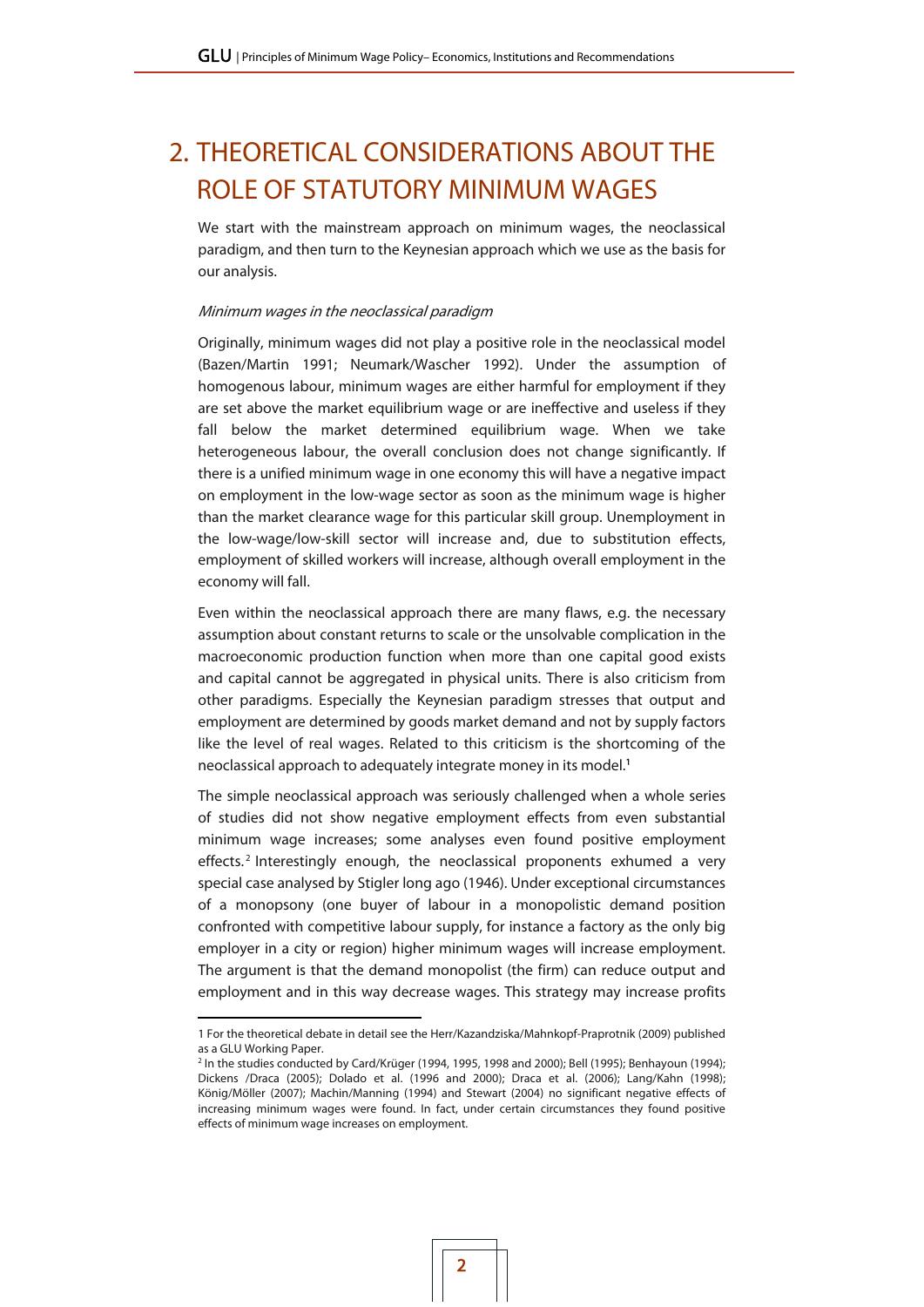compared to a situation with higher output and employment and higher wages. If statutory minimum wages are increased the monopolist increases output and employment to maximise its profit which then of course is lower but still positive compared to a situation of lower output and lower wages. Another reason for higher employment as a result of wage increases can be cost-saving on training when the employees of a firm are encouraged to stay longer in the company as their wages are now higher. Unemployment may also be abated when the time for job searching by the unemployed is reduced when wages increase (Hagen 2008). All of these effects may exist and may play a role. However, it is not very likely that they are able to explain the empirical fact that in almost all cases increases in minimum wages have not reduced employment.

#### Minimum wages in the original Keynesian paradigm

We turn now to an alternative argumentation which is based on the Keynesian paradigm and goes back to the original works of Keynes.<sup>3</sup> Following the original Keynes (1930), increasing labour costs will lead to higher prices. As in an increase in the oil price, with higher labour costs and other intermediate goods, taxes, etc., a so-called mark-up pricing is assumed. This means that in a closed economy a higher level of wage costs leads to a higher price level. Declining wage costs lead to a falling price level. International competition can modify these results but in the medium-term is not able to prevent the impact of nominal wage costs on the price level (Herr 2009).

There are two points which must be emphasised here. Firstly, there is no direct relationship between changes in the wage level and changes in employment, but rather between wage costs and the price level. Secondly, changes in the wage level do not constitute an instrument for changing the functional income distribution between wages and profits. The question then is how to explain the wage sum in per cent of total income and especially why this share has fallen in most countries around the world in recent decades. Imbalances between demand and supply of goods influence functional income distribution over the business cycle. However, they are not able to explain long-term changes in functional income distribution. A shrinking government sector also usually reduces the wage share as in national accounting the government sector is part of GDP but does not make a profit. To explain a falling wage share an increasing oligopoly or monopoly power is the next candidate to explain empirical development. In general, globalisation did not increase oligopoly or monopoly power of firms. Finally, increasing power of financial systems pushes up firm's profit mark-up. We assume this to be the most important factor that explains changes of functional income distribution. The deregulation of a domestic and international financial system, the increase in risk-loving, short-term and speculative oriented segments of the financial system, the change from a stakeholder type of corporate governance to a shareholder type has increased the power of financial

 $\overline{a}$ 

<sup>&</sup>lt;sup>3</sup> Many of the modern Keynesian interpretations are not based on Keynes but rather are neoclassical approaches stressing some shortcomings of the neoclassical model.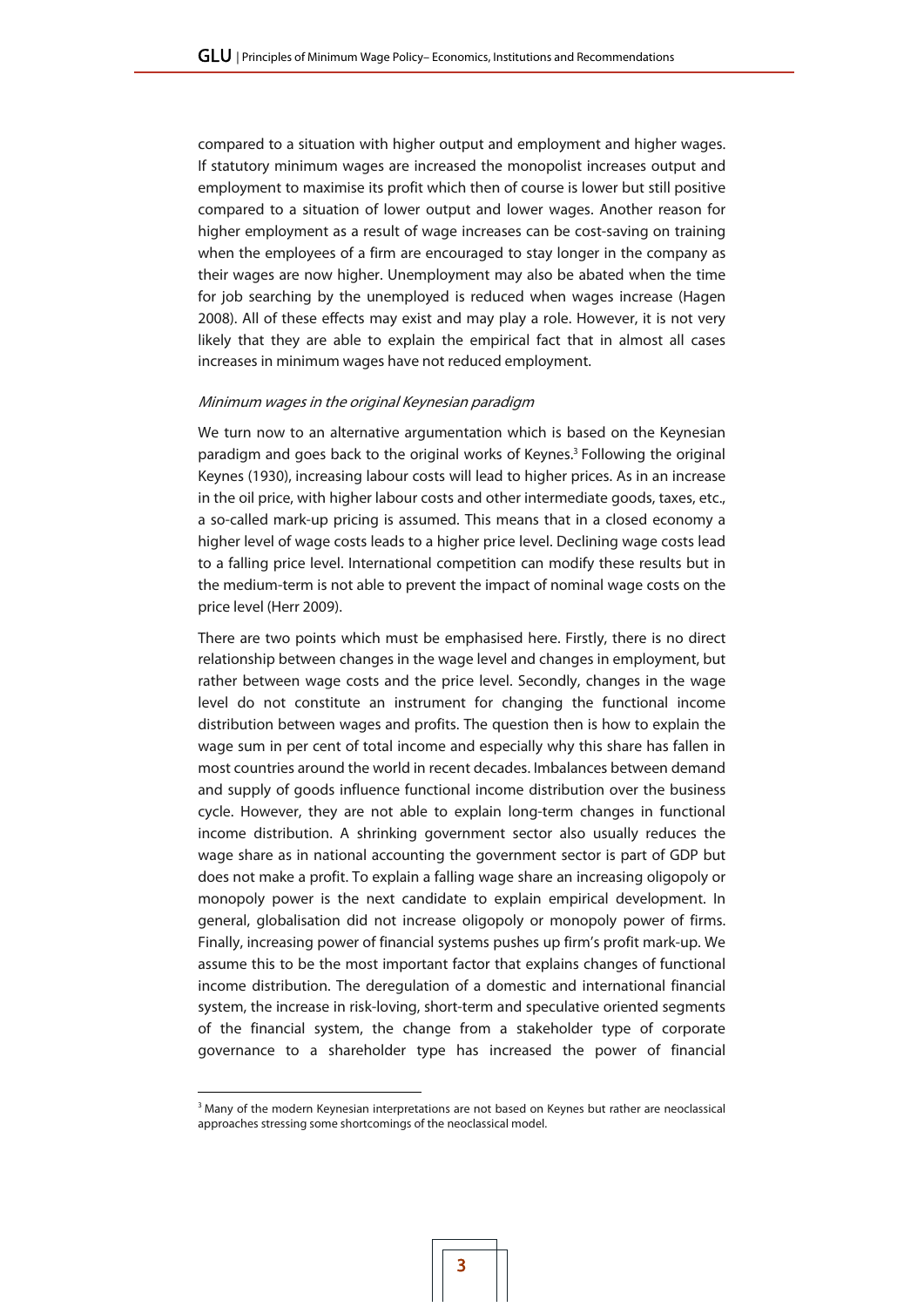institutions and forced successfully higher profit mark-ups (Dullien/Herr/Kellermann 2011; Herr/Kazandziska 2011).

Following this perspective, changes in functional income distribution in the interest of labour has to be focused on reforming the financial system and corporate governance to enforce lower profit mark-ups. Changes in the nominal wage level are ultimately not efficient enough to change functional income distribution. For some trade unionists these arguments are difficult to digest. However, it is of key importance for union strategy to understand the macroeconomic role of the nominal wage level. Attempts from both the unions and the employer to use the wage level to change wage and profit quotas are dangerous as they lead to inflation and deflation.

Based on these arguments we suggest a development of the nominal wage level according to the medium-term productivity changes plus the inflation target of the central bank (or a low inflation rate if there is no explicit inflation target). If the wage level follows this norm and no other inflationary sources exist, the inflation rate is in line with the target of the central bank. This leaves room for expansionary monetary policy, supports growth and employment and prevents deflationary developments. Two clarifications are needed. Firstly, medium-term productivity development can be taken from the industrial sector and should be independent of the business cycle which statistically influences productivity. Secondly, there should be no other strong inflationary sources. If for example the exchange rate collapses and there is a substantial inflationary push it becomes difficult to realise the wage norm. In addition, a nominal depreciation of the currency with the aim of increasing international competitiveness of a country can only be achieved if wages do not increase parallel to the nominal depreciation.

If the worldwide market prices of natural resources or food go up and this leads to an inflationary push with the consequence of falling real wages, a general increase in the nominal wage level will not be able to compensate for this reduction in real wages as higher nominal wages lead to higher inflation. Expressed formally, a strong increase in oil or in rice reflects a change in the structure of prices which is independent of general changes in the price level, even if such changes can trigger inflationary developments. It is unacceptable that prices of natural resources have become driven by speculation as has happened in the recent past.

Apart from the arguments outlined above, there is at least one more argument that supports the idea that, from a macroeconomic perspective, minimum wages should at least increase in line with the wage norm - that means according to the medium-term productivity development and the target inflation rate of the central bank. The rationale for this recommendation is that the minimum wage becomes an important anchor against deflationary developments. This is a very important task that minimum wages should be assigned, especially in periods of economic crisis and weak union power. Any erosion of nominal wages easily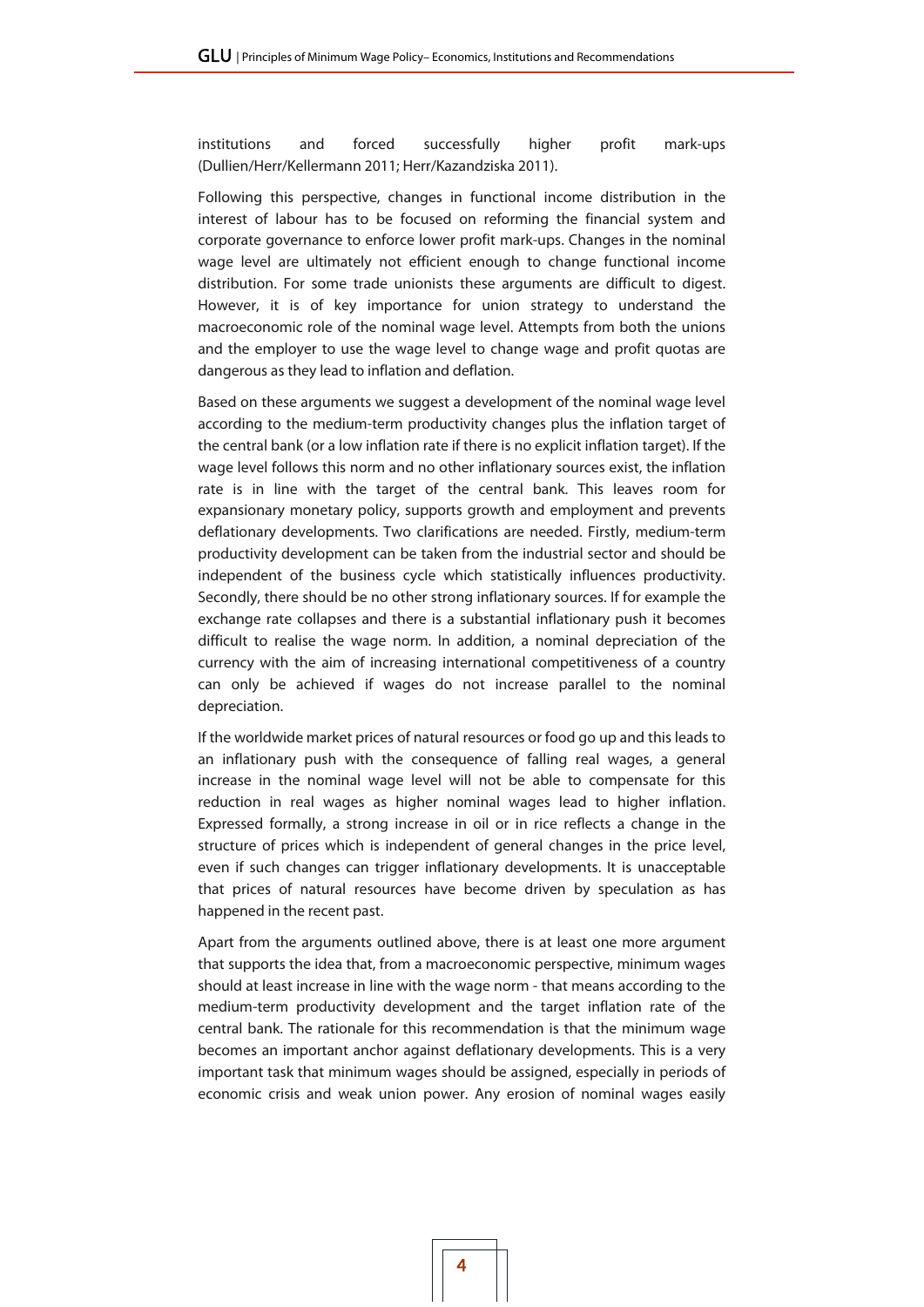translates into a wage-price deflationary spiral which increases among other negative effects the real debt burden of firms and private and public households.

To fulfil this function minimum wages should be high enough to affect the lowest wages. If minimum wages are substantially below the lowest wages actually paid to a relevant group of workers they are meaningless. It is difficult to designate a certain percentage of workers who should be directly affected by minimum wages. But an approximation of five to ten per cent may serve as an orientation. The stronger trade unions are in negotiating sufficiently high wages for the lowest paid, the lower the need for a large share of workers to be affected by statutory minimum wages.

If all wages, including minimum wages, increase according to the wage norm the wage structure will not change. There obviously will be no positive real income effect which would improve the income in the low-wage sector. If on the other hand, minimum wages increase faster than the average wage, then the wage structure will be compressed from below and the low-wage sector will improve its relative real wage position. In most countries this effect is the most significant contribution of minimum wages. So far as distribution depends on wage dispersion, this makes a minimum wage an important and efficient instrument influencing income distribution. Minimum wages are also a successful instrument for combating poverty as they affect the lowest income earners and raise their purchasing power. Of course the poverty of those unaffected by minimum wages, for example the poor unemployed or pensioners, can not be reduced by minimum wages. In many countries statutory minimum wages have an indirect effect as wage developments in the informal sector since they give an orientation of how wages develop. What kind of minimum wage policy is followed and what kind of wages exists at the bottom of the wage structure depend on the power and strategy of the trade unions and government alike. As a general rule, we can expect that the stronger the union movement in a country is, the smaller the wage dispersion will be.

The nominal average wage level may increase faster than the wage norm. In such a constellation increases in minimum wages according to the wage norm would lead to increasing wage dispersion. To avoid this, minimum wages should increase according to the increase in the average wage level to prevent a rise in the low wage sector. A policy to increase minimum wages according to the general wage development may moderately add to the inflationary process, but in this case minimum wages are not the cause of inflation. Keeping the wage structure in place seems to be more important than attempting the fruitless policy of fighting against inflation by not adjusting minimum wages sufficiently.

There is a temptation to demand an automatic indexation of minimum wages according to the above rules. However, annual discretionary adjustments seem to be more suitable. This allows for specific economic developments to be taken into account, supports political mobilisation and stimulates active trade union engagement.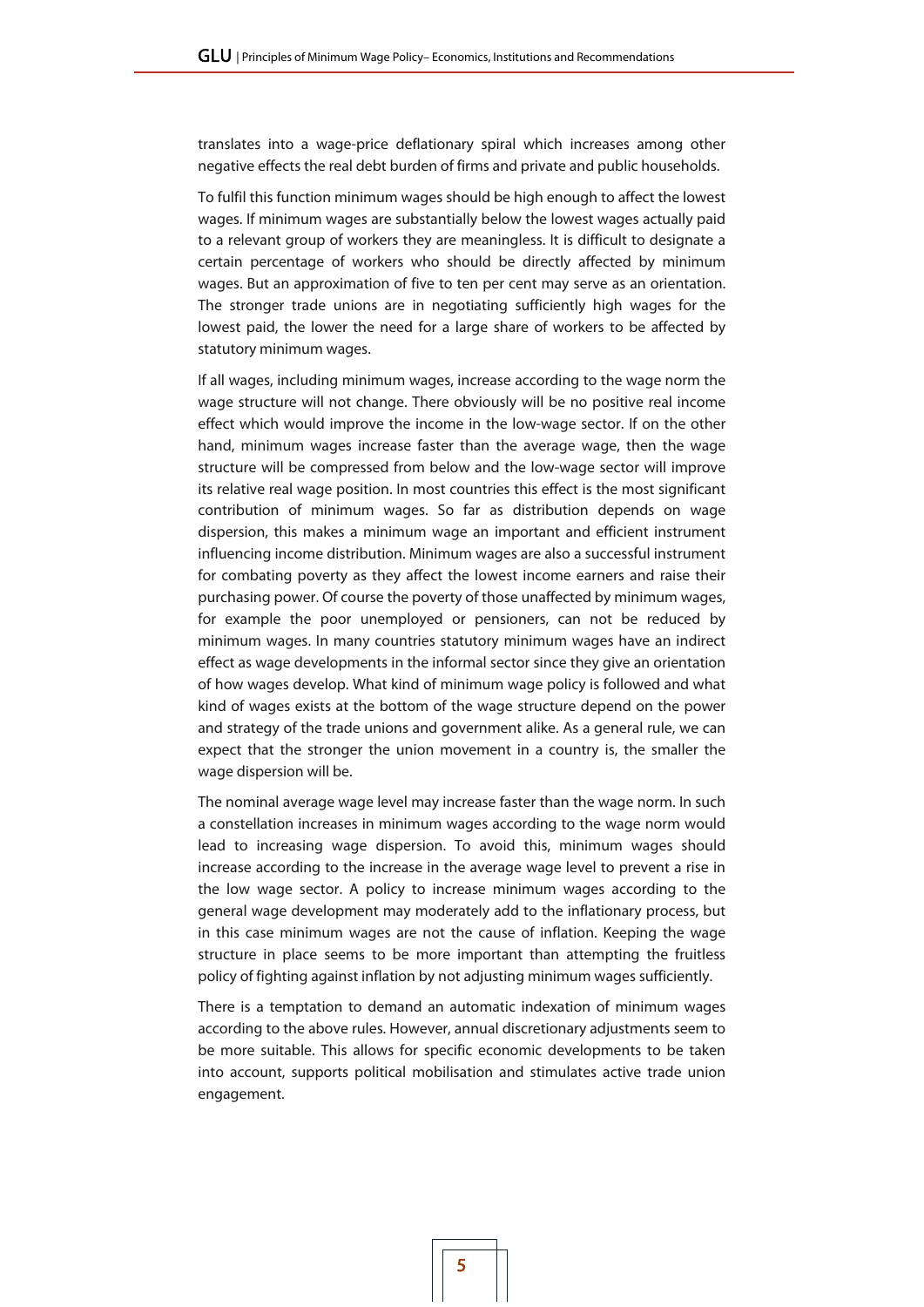In some developing countries minimum wages do not have the function of changing the wage structure but rather of determining the general development of the wage level. If in the case of an automatic development of wages after minimum wages have been set, let's say when the wages of the unskilled workers increase according to the minimum wage, the wages of skilled workers in the pharmaceutical industry increase four times the minimum wage, those of the semi-skilled workers in the carpenter industry two times, and so on, minimum wages will not change the wage dispersion. This means that as soon as minimum wages rise above the wage norm, inflation will be triggered and the wage structure will remain the same. In the case described here minimum wages to a large extent become a substitute for a coordinated wage bargaining process. So the most important element in a wage round becomes the development of minimum wages. Changing the wage structure must then be negotiated separately. This type of labour market institution for example exists in such countries as Ghana and Vietnam. However, if anything this model of wage determination is an exception in developing countries.

The Keynesian approach gives a clear explanation as to why minimum wage increases do not lead to higher unemployment on a macroeconomic level. Increases in minimum wages which will change the structure or wages will also change the structure of prices (relative prices) of the affected industries. As the output of one industry is the input of other industries, relative prices will change further. The new structure of prices will change the structure of demand, as well as the technology and the structure of production. How employment is affected is theoretically open and extremely difficult to predict empirically. There is also a valid argument that higher minimum wages may lead to a positive employment effect. As households which receive minimum wages tend to have a higher propensity to consume compared to rich households, the level of consumption is also expected to be enhanced which will have a positive impact on aggregate demand, output and employment.

Increases in minimum wages can however have negative employment effects in some industries. In a partial analysis an increase of wages in the security or cleaning industry increases prices and reduces demand and employment. However, those who are still employed in these industries now enjoy a higher income and can consume more. As security services and cleaning are also inputs for other industries, prices in these industries will also change and the chain reaction of changing relative prices will be triggered with an outcome which, as mentioned above, is open on a macroeconomic level. Many of the empirical analyses about the effects of increases of minimum wages on employment remain on the level of a partial analysis, for example the monopsony model which derives positive employment effects. For a comprehensive judgement of the effects of minimum wages a mere partial analysis is not acceptable.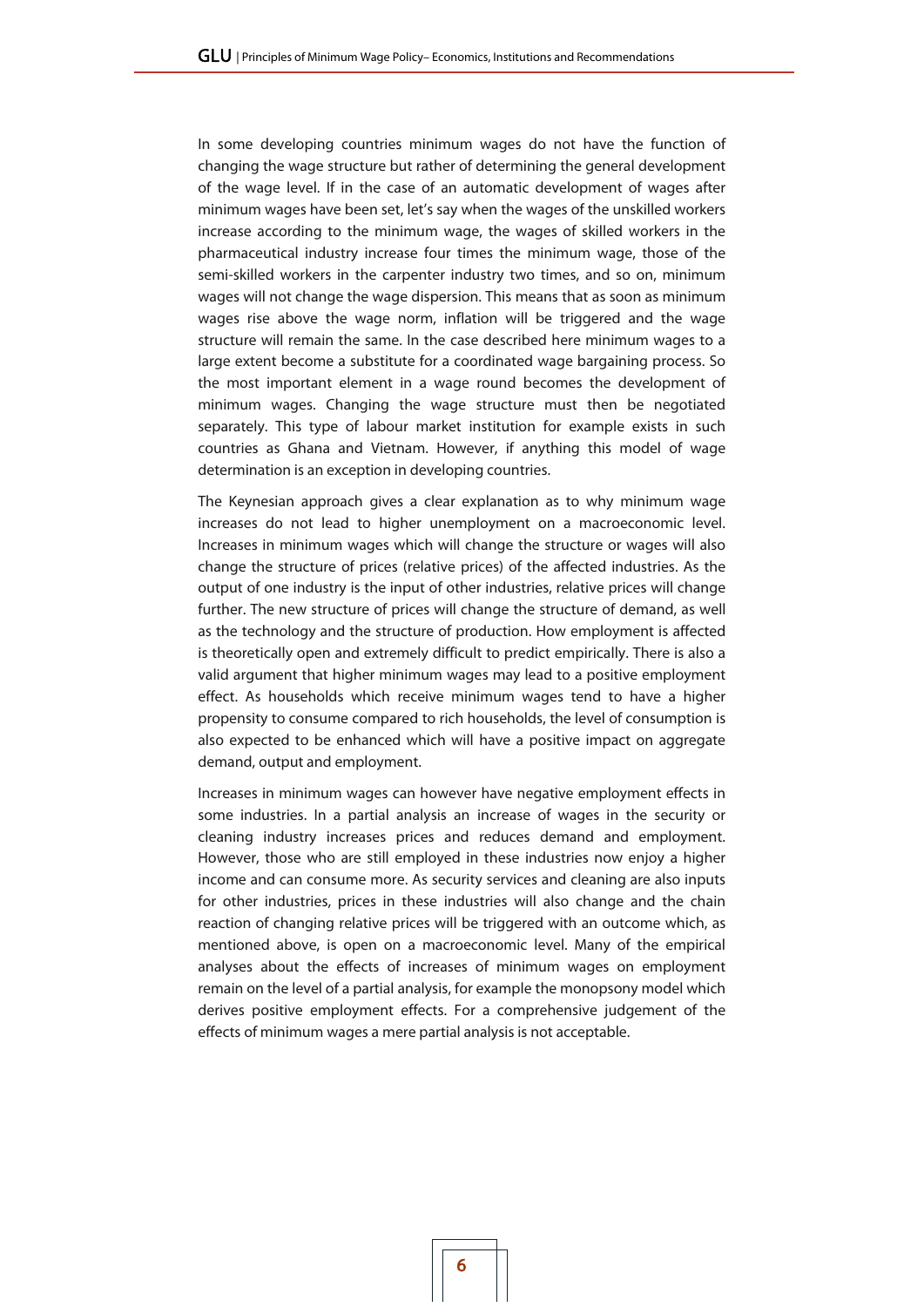## 3. INSTITUTIONAL DIMENSIONS OF STATUTORY MINIMUM WAGES

There are many institutional questions concerning a minimum wage policy. These questions are related to many country-specific factors, like the development stage of a country, the national characteristics of the labour market, the type of industrial relations and trade union power, the economic conditions, as well as many other factors. In the following we discuss in detail the key institutional and political questions concerning minimum wage policy.

#### The level of minimum wages

It is very common to link the size of the minimum wage to the average wage. But in many cases it would be better to compare the minimum wage with the median wage (i.e. the wage received by the worker separating the higher half from the lower half of wage earners). The average wage has for example the disadvantage that it is relatively high if there is a small group of very highly paid employees and relatively low if there is a very big low-wage sector. Yet, in most developing countries the data about the median wage is not readily available, thus it is not unusual to connect the value of the minimum wage to the average mean wage. In some cases the minimum wage is set in relation to the GDP per capita. However, it is important to emphasise that GDP per capita is far from the perfect indicator, particularly in countries where unemployment rates are high (Flanagan 2006).

The International Labour Organization has not defined a specific rate (either in absolute terms or in relation to the average or medium wage) that countries should follow. However, what is being recommended is that the minimum wage be set at a "decent" level. In Convention 131 from 1970 the ILO (1970) writes: "The elements to be taken into consideration in determining the level of minimum wages shall, so far as possible and appropriate in relation to national practice and conditions, include (a) the needs of workers and their families, taking into account the general level of wages in the country, the cost of living, social security benefits, and the relative living standards of other social groups; (b) economic factors, including the requirements of economic development, levels of productivity and the desirability of attaining and maintaining a high level of employment."

This term is very vague, yet taking into account that distribution and the wage dispersion as part of it depend on the very specific situation in a country, how high the minimum wage should be has to be treated as a country-specific issue. In many countries the amount of the minimum wage to average wage is set in practice at around 40 per cent (ILO 2009:10). As an orientation minimum wages should be around 40 to 60 per cent of average or better median wages. But in the end the relation of minimum wages to the general wage level involves value judgement which must be politically decided upon in each country.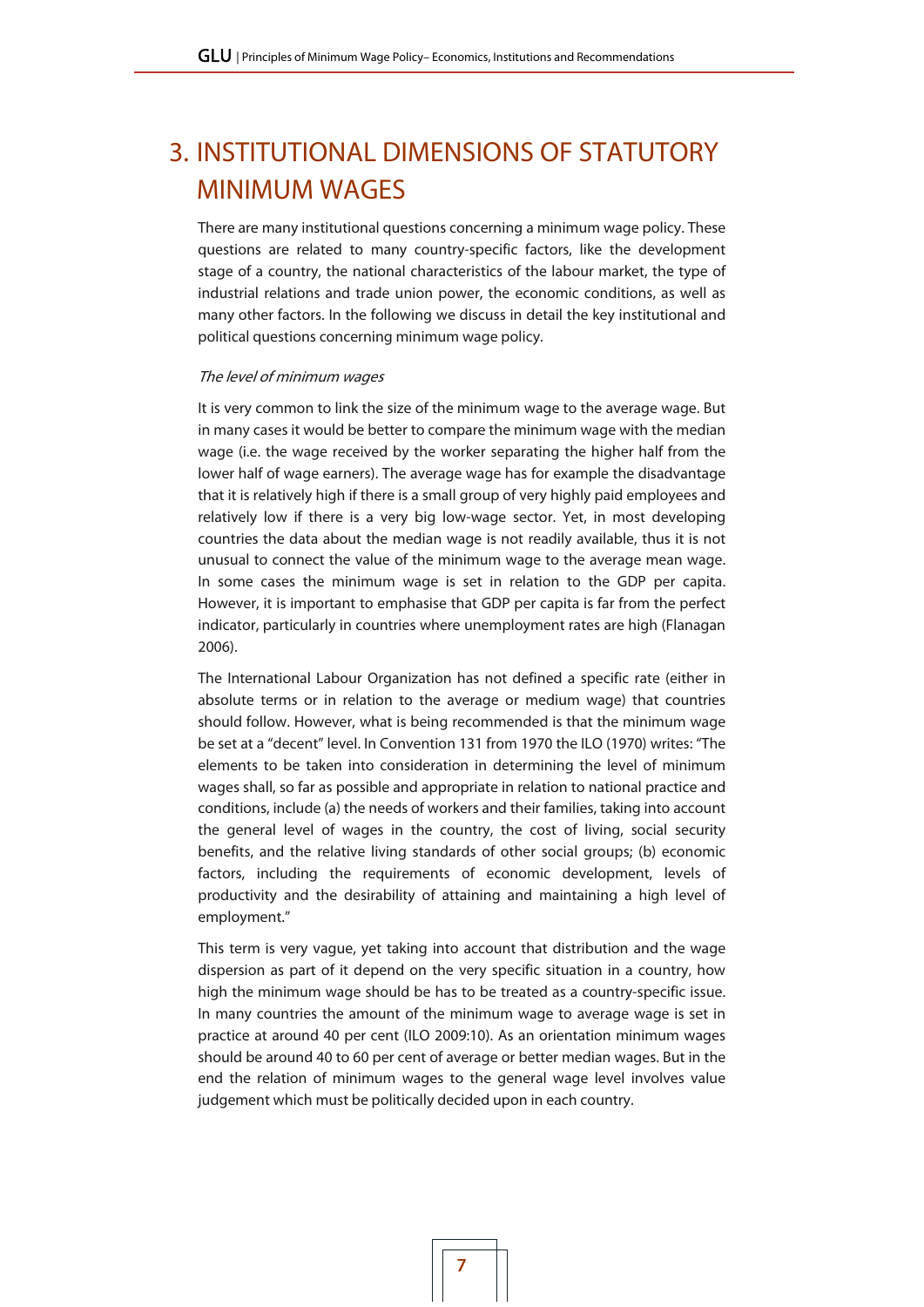Looking at minimum wages as a percentage of average wages, they can be as low as 13 per cent in Russia, 20-30 per cent in China or 21 per cent in India. There are two explanations for very low minimum wages relative to average wages. The first is that the minimum wage is so low that it does not affect many workers. If only a very small share of the working population receives the minimum wage, it does not make a mark and is therefore not functional. It is important that sufficient workers are affected by minimum wages. In Russia for example the minimum wage is too low and ineffective. The second interpretation is that wage differences in these countries are very high. In this case wage dispersion is too high to guarantee an acceptable income distribution. China is an example of the latter.

Living wages serve as an alternative for looking at a certain percentage of average or medium wages. In this example wages should allow for a decent life. Living wages are usually defined as a certain basket of goods a worker should be able to buy to have a decent life. Of course it is difficult to define such a basket and it involves a political decision. In poor developing countries the definition of a basket has some advantages as there might be a greater consensus than in developed countries as to what a person needs as a minimum.4

When we talk about minimum wages especially defined as a basket of goods a discussion about how many people in one household should be covered by the minimum wage is inevitable. The possibility goes from one person to a whole family with many children including grandparents. There is not one solution to this problem. In developed countries with small families, where more than one person receives a market income, with organised pension systems for the elderly and government support for the children, minimum wages should be sufficient for one person. In developing countries with no established welfare systems and where women are generally not part of the formal workforce the situation is different. In many cases men are the sole breadwinners in the households and all members of households depend on their income. It is in fact not rare to find countries where the minimum wage is planned to cover the needs of a whole family. In Iran, for example, the minimum wage is aimed to be fixed at a level which fulfils the needs of a family of four. In some developing countries a minimum wage for families may not be avoidable, but during the developing process such a system should be overcome. Minimum wages should be used as an instrument first and foremost to control wage dispersion and should not act as a substitute for the social welfare system. Minimum wages in combination with the welfare system and not minimum wages alone can fight against poverty. Income transfers or other instruments focus on households and should be used to reduce poverty and to create a more equal income distribution (Neumark 2008). This is more so, as there are people who are out of the reach of minimum wages, for example the unemployed. Family minimum wages also involve practical problems. If there are not various minimum wage rates for differently

 $\overline{a}$ 

<sup>&</sup>lt;sup>4</sup> In 2010 in Germany, which has no statutory minimum wages, a basket of goods was taken to define the basis for social security payments – a kind of basic income. Alcoholic beverages as well as cigarettes were completely eliminated from the basket.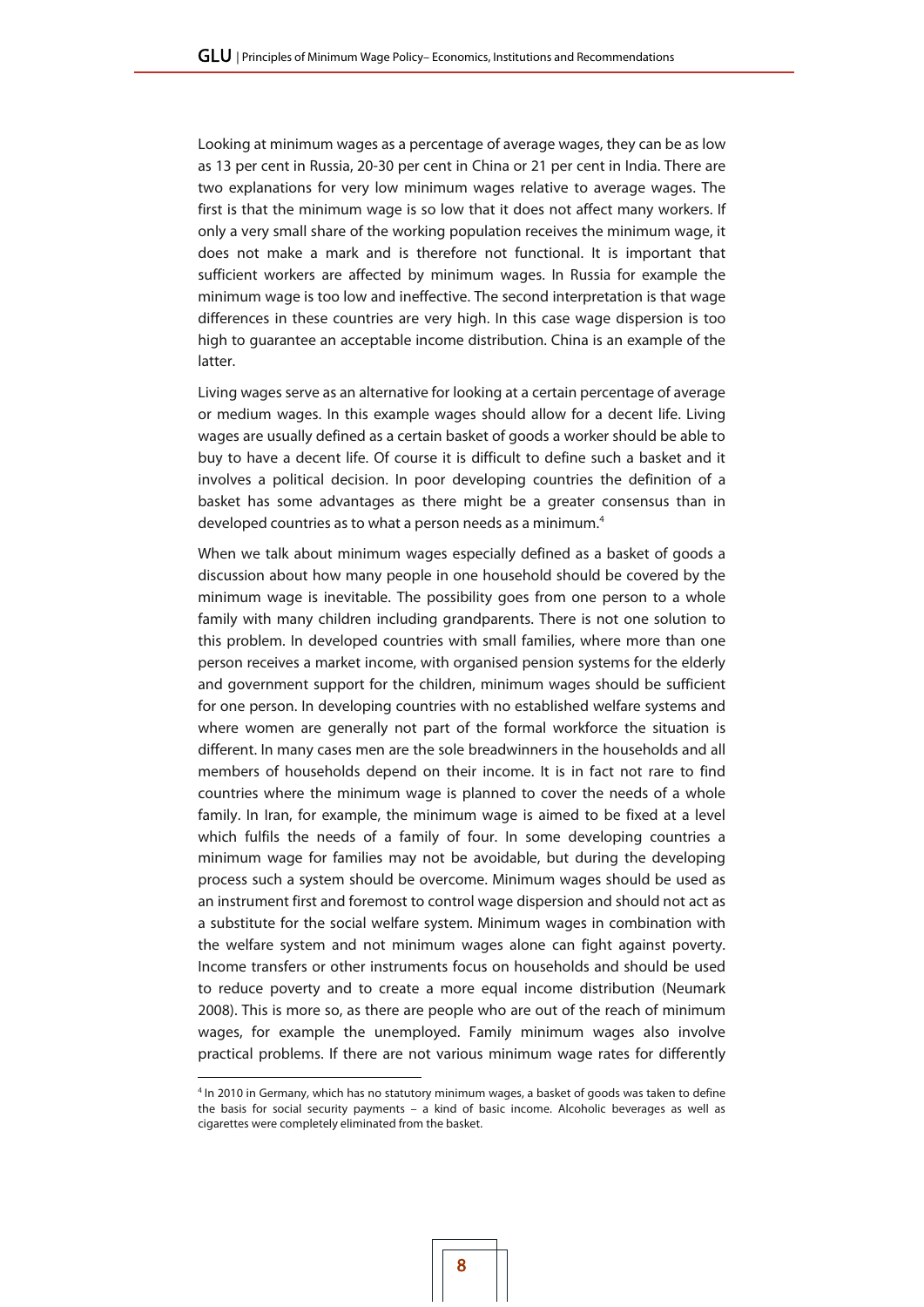sized households there is a danger that the minimum wage will be too big for one person and too little for a family with many children.

#### Frequency of minimum wage adjustment

Annual adjustment, as for example in the UK, Iran, Brazil or Namibia, seems to be the best solution. The annual adjustment should be institutionalised. In countries without a fixed rhythm of adjustment, as for example in Russia, Nigeria, Cambodia or Malaysia, minimum wages increase in an arbitrary way according to specific economic, social and political conditions in the country (like elections). In an inflationary situation adjustments in only two or even more years will lead to a situation in which the real minimum wage drops substantially and/or the nominal minimum wage loses its contact with the nominal average or median wage. Forced frequent adjustments are also needed to prevent deflationary wage developments, especially when a deflationary wage-price spiral is about to develop. Finally, annual adjustments of statutory minimum wages can add to the mobilisation of union members to lobby and fight for sufficient adjustments of minimum wages.

#### The number of statutory minimum wages and exemptions

There are also differences between countries in terms of the number of minimum wages set for different regions and/or different occupations, age, qualifications, etc. within the same country. In the UK, Iran, Nigeria or Turkey, for example, there is one national minimum wage. For instance, in India, Cambodia and Malaysia there are multiple minimum wages depending on the regions, occupations, qualifications, etc. An extreme case is India where more than 1200 minimum wages exist. In India the system is especially complicated as in addition to national minimum wages, states can set regional minimum wages following a recommendation from a tripartite body in the regions where wage bargaining has a very low coverage. Minimum wages can also be set through collective bargaining in sectors which are strongly unionised. For example, in the United States there is a national statutory minimum wage, but states and even cities can fix minimum wages above the national level.

Another important aspect to consider is the minimum wage coverage, or who is covered by the minimum wage and if there are any sectors/groups which are exempted from minimum wages. There should be no or only minor exceptions from the minimum wage (as in Russia, Turkey or Malaysia). Big exceptions can be found for example in China where the public sector and the agricultural sector are excluded and in Cambodia where the public sector and the domestic workers sector are excluded. Nigeria is another example where companies with less than 50 employees are allowed to pay lower wages than the minimum wage, which also is the case for part-time employees, seasonal workers and companies where workers are paid on commission or piece-rate basis, which essentially means that the small enterprise sectors do not have to pay minimum wages.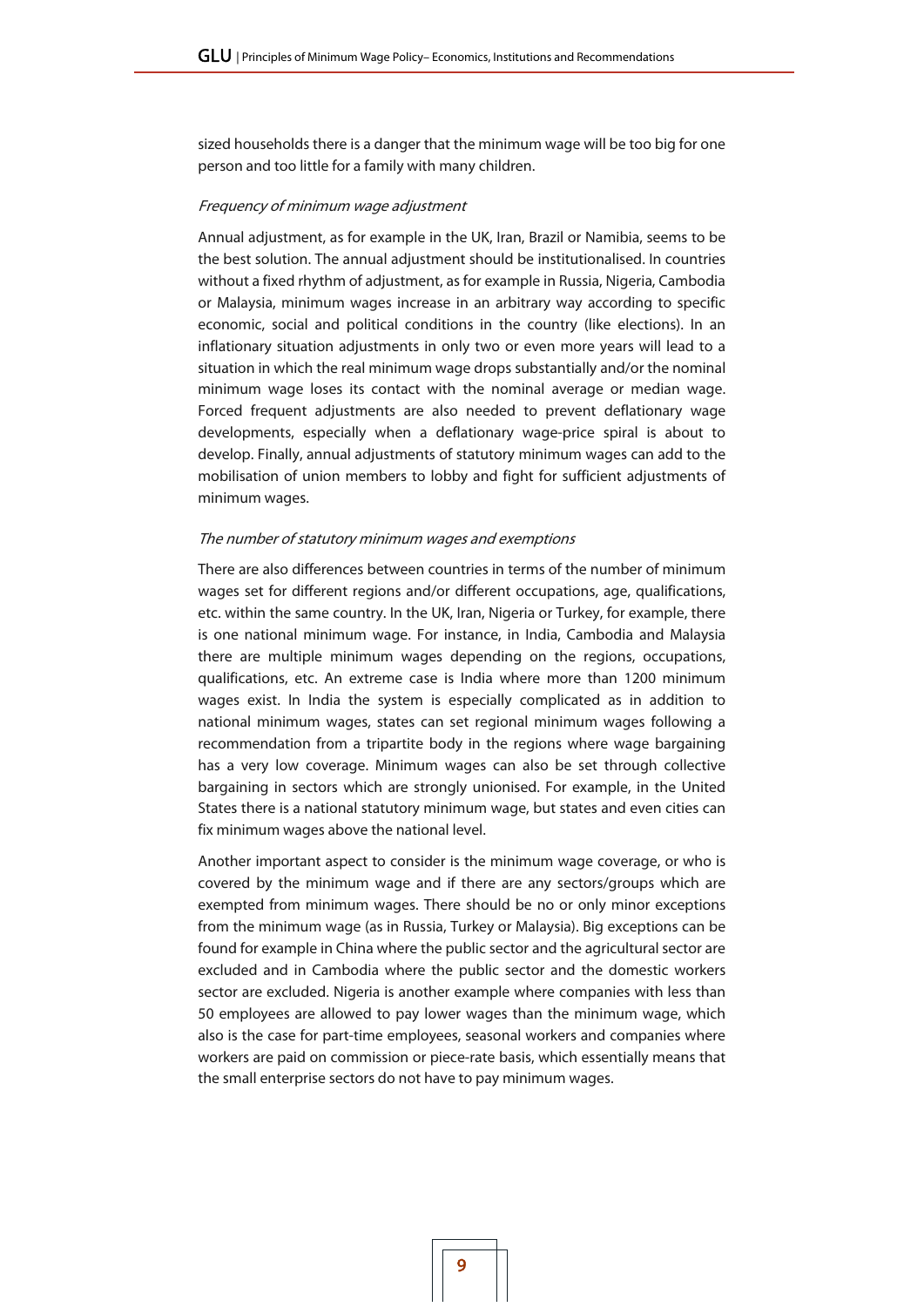In countries with small regional productivity differences there should be one unified nationwide statutory minimum wage without any relevant exemptions. However, there should be the possibility of allowing for higher minimum wage rates in regions, counties or even cities. This follows the idea that the minimum wage fixing mechanism should be kept as simple and comprehensive as possible. Only under this condition can minimum wages fulfil their function of compressing a market-driven wage structure from below and contribute to a relatively equal income distribution. In countries where productivity differences between regions are great (for example in India or in the European Monetary Union) differentiated minimum wage rates per regions should be allowed. Setting only one minimum wage for the whole country would imply that the minimum wage in many regions would be too low as the national minimum wage must take into account the situation in the least developed region. Nevertheless, setting different minimum wages for different occupations, sectors, ages or qualifications within one region is not recommendable. The greater the variety of minimum wages the more the characteristic of a minimum wage as a lower boundary of wages is lost. The costs of adjusting, monitoring and enforcing also increase. For these reasons, we think that a national statutory minimum wage should be set which can and should then be made higher in regions with higher productivity and other political and social preferences. Further differentiations of the wage structure for example according to occupations should be left to the wage bargaining process.

In cases where there are big differences in regional productivities the central state can also set a regional structure of minimum wages. For example, in a region where the productivity is beyond the level of the region with the lowest productivity a minimum wage 1.5 or 2 times the lowest minimum wage can be set. In this case general changes of the national minimum wage would keep the structure of national minimum wages unchanged and the structure would only be changed in a discretionary way according the relative performance of the regions. In such a model regions or even cities can still decide whether to have higher minimum wages.

#### The way of setting minimum wages

In some countries statutory minimum wages are set by the government without formalised consultations with unions or employer's associations and no formal consultation body exists. For example, this is the case in Brazil, where only lately the government started informal consultations with the unions. In many countries statutory minimum wages are set by the government, albeit after the government has had formal consultations with a tripartite body comprising of representatives of trade unions and employer's organisations. The role of the social partners varies in each case. In most countries the government consults with the unions and employers' associations about the amount and other aspects relating to the minimum wage. But when it comes to the final decision, it is the government that makes it autonomously. Examples are Russia, China, Nigeria or Iran. A different model exists when the government decides on minimum wages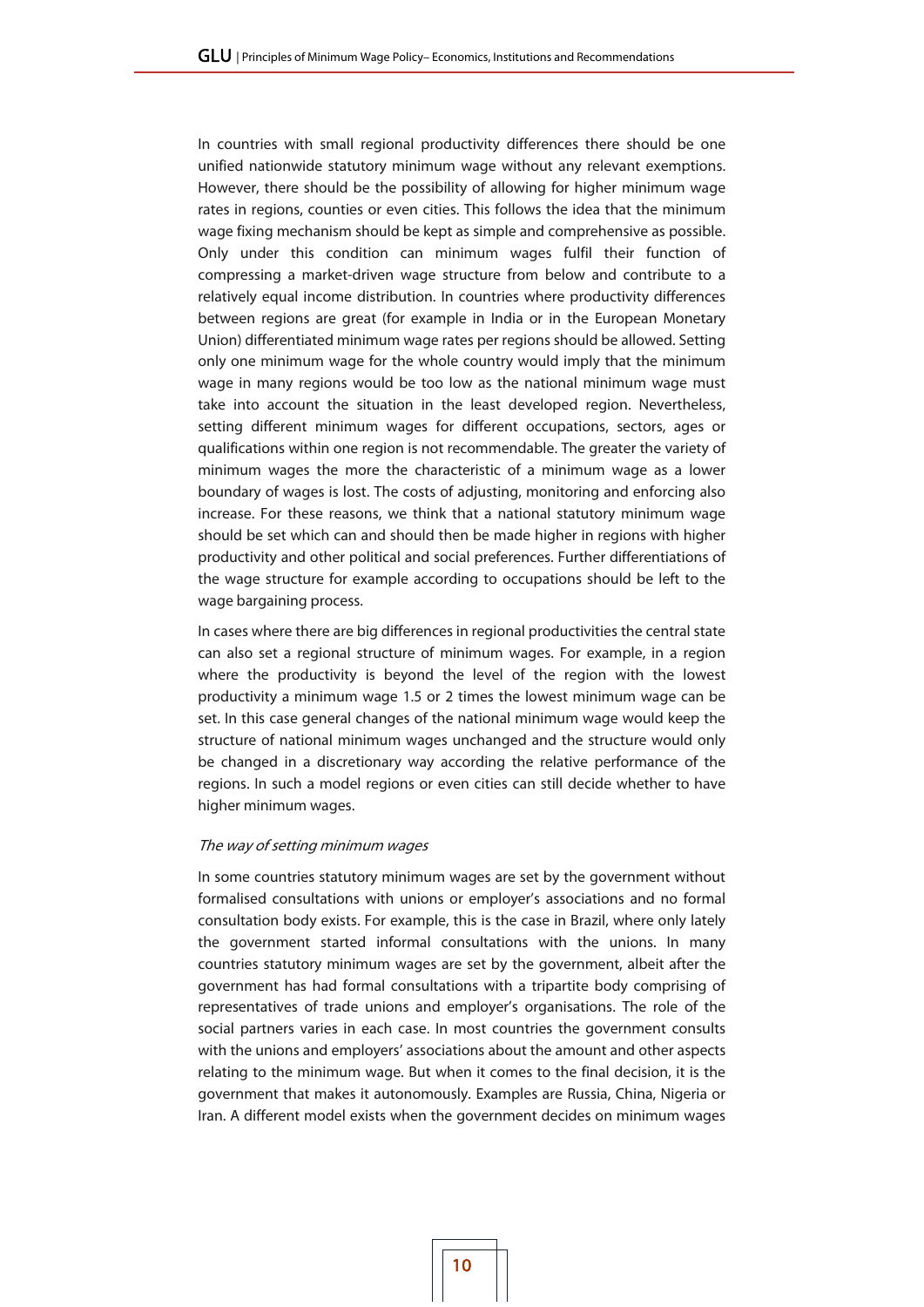following and usually adopting an explicit recommendation from a tripartite body with equal seats for unions, employers' associations and government. For example, India, Malaysia and Cambodia fit this model. The tripartite body discusses minimum wage development and recommends how minimum wages should be changed. The government also has the last say in this case. But it has to react to the official recommendation of the tripartite body and has to present arguments in case it objects to the recommendations. The power relations within the tripartite body can differ. One possibility is that the government only mediates in the debate between employers' associations and unions. However, in most cases employers' associations build a coalition with the government and decide about the minimum wages against the demands of unions. The role of the tripartite body in Turkey is even stronger. Here this institution sets minimum wages directly without the possibility of government rejection. This is an interesting case. However, it should be mentioned that in this body employers' associations and government usually vote jointly against unions.

The UK also fits in the category of countries with tripartite institutions. A recommendation is made to the Low Pay Commission consisting of members coming from the unions, employers' associations and academics. Politically it is difficult, but possible, to reject the proposal by the Low Pay Commission. A tripartite body which includes independent members of academia instead of the government is more recommendable than having the government as the third party. The Low Wage Commission writes an annual wage report. In this way a lot of important information and research about wage dispersion and minimum wages is delivered to the public. We favour the UK case as one with a functional minimum wage determination mechanism.

Most countries in the world use tripartite bodies for consultations or recommendations in the sphere of minimum wage adjustment. Finding an efficient mechanism like the one in the UK is an important part of minimum wage policy. However, as mentioned above, tripartite institutions do not work autonomously; they are dependent on power relations within these bodies and in the society as a whole. Minimum wages also always reflect the power of unions in any given society.

Traditionally, in a small number of countries with strong trade union movements, as in the Scandinavian countries or in Germany, statutory minimum wages did not exist as unions where strong enough to prevent the development of a big low-wage sector. Here minimum wages are agreed upon as past of the wage bargaining process. When unions become weaker and/or are not able to cover all economic sectors and no minimum wage exists, a low-wage sector will expand quickly. This was the case in Germany where the unions lost their power to cover all industries and even all companies in the industries in which they were still relatively strong. Another example is Namibia where the minimum wage is fixed through collective bargaining for only three sectors. There is a strong argument that all countries in the world should use statutory minimum wages as an instrument to prevent wages falling to very low levels in some companies and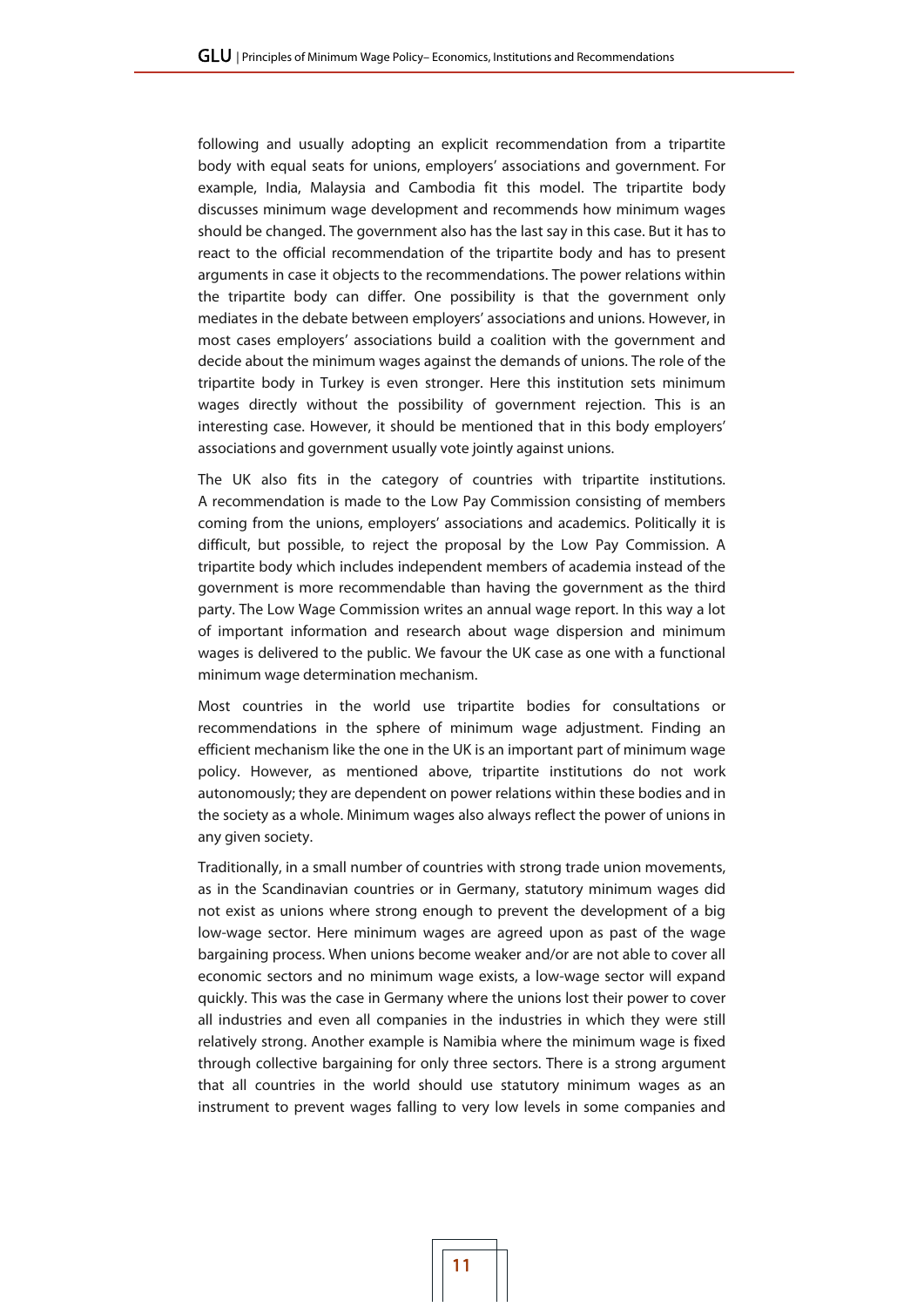industries in comparison to average or medium wages. It is still a function of trade unions to negotiate higher wages in collecting bargaining.

#### Links between minimum wages and social security payments

In a number of countries there is a link between minimum wage and certain social security payments. Brazil is an example of such a country as pension payments and unemployment benefits are directly linked to and calculated on the basis of minimum wages. Russia, Nigeria and Iran follow similar institutionalisations. Of course, this means that when minimum wages increase transfer payments increase too, which is on the one hand beneficial for the pensioners or the unemployed as their income is kept in line with the incomes of the lowest-paid workers. But on the other hand, increasing minimum wages implies a bigger burden for the government's budget. Hence, it is understandable why in these countries the governments behave very reluctantly when a minimum wage increase is in question. It is no surprise that in countries like Russia, Nigeria or Iran the role of tripartite bodies is very limited or do not exist while government more or less dictates minimum wage development. Increasing minimum wages normally doesn't cost anything for governments; especially as there are no expected negative employment effects and only very small price level effects. However, as soon as minimum wages are linked to social security benefits such a "free lunch" is no longer possible for a government. For this reason, minimum wages should be handled as a separate policy and de-linked from social security payments. This gives more leeway to governments for a more aggressive minimum wage policy.

#### Minimum wages in the informal economy

According to the International Labour Conference Resolution on decent work and the informal economy in 2002 the informal sector is (not very precisely) defined as "all economic activities by workers and economic units that are – in law or in practice – not covered or insufficiently covered by formal arrangements" (ILO 2002). Thus they either operate outside the reach of the law, or they operate within the law but the law does not apply to them or cannot be enforced. The informal economy has grown rapidly in developed, but especially developing countries. In extreme cases the informal economy covers around 90 per cent of the total work force or even more, for example in Ghana or India (ILO 2008:39).

Minimum wage law applies to the formal economy and by definition does not cover the informal economy. At first glance the conclusion could be drawn that the above debate has no relevance for the informal economy and hence, is an irrelevant issue for the biggest part of the economy in many countries. However, research has shown that minimum wage development in many countries has a certain influence on wage development in the informal economy.<sup>5</sup> In Brazil it was discovered that in 1996 fifteen per cent of the workers in the informal economy received a wage equal to the minimum wage (Saget 2006). There seems to be a

 $\overline{a}$ 

<sup>&</sup>lt;sup>5</sup> Cf. Kristensen/Cunningham (2006); Maloney/Nuñez (2001) and Lemos (2003).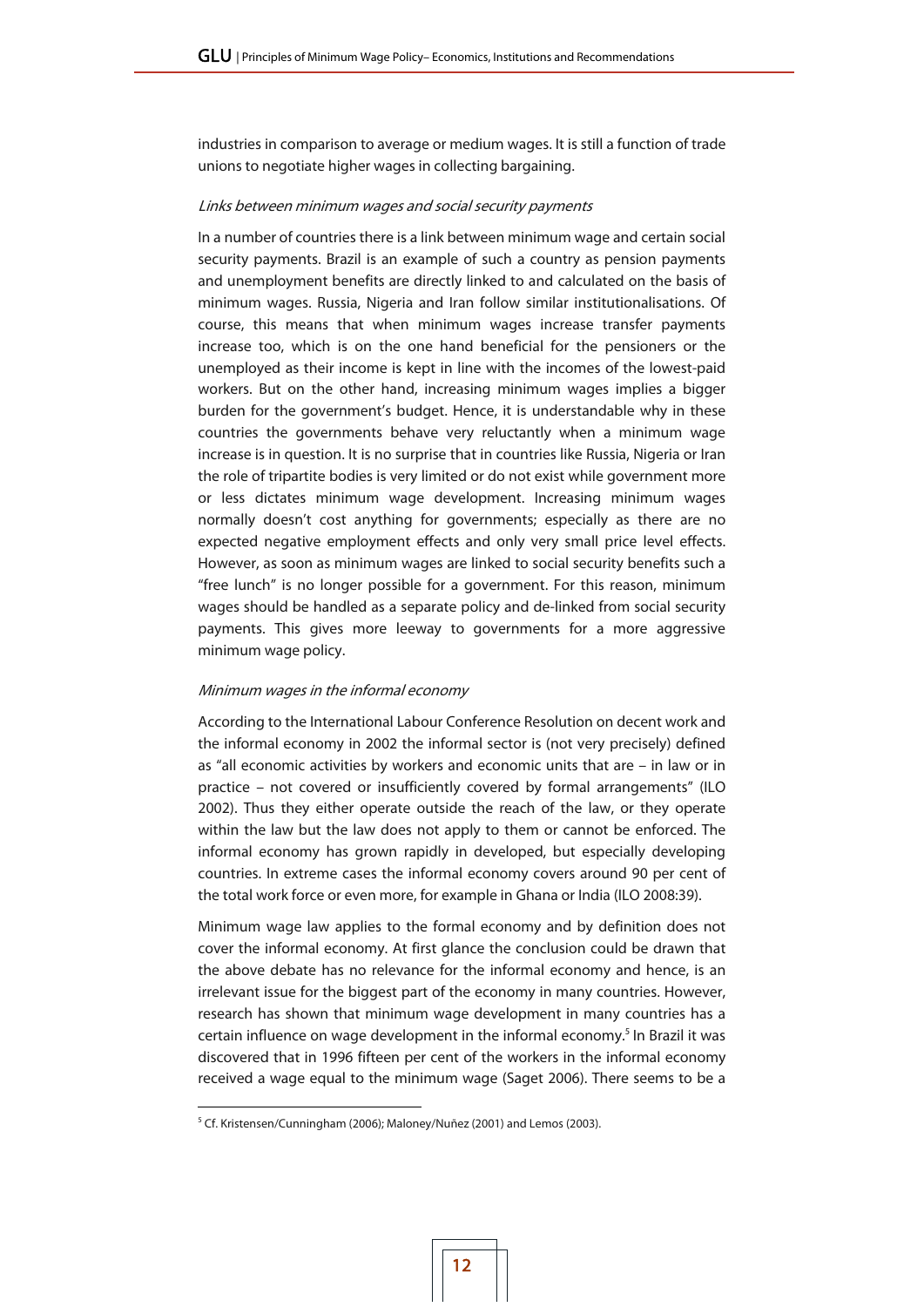signalling effect from statutory minimum wages to wages paid in the informal economy.

Another way to influence minimum wages in the informal economy is to create a so-called "reservation wage". A reservation wage can be a government guaranteed wage for public work or also cash payment which sets the minimum for the market wage. One such approach is India where in rural areas every household can apply for a 100-day unskilled job provided through the public employment program NREGA (enacted in 2005) and be paid the minimum wage. As there is an alternative for becoming employed nobody would work for a wage below the reservation wage. The aim is to reduce the unemployment in the remote, rural regions and to reduce informal employment. It is hoped that transfer payments and/or government given job guarantees paid at minimum wages give employees an option and in this way enforce employers in the private sector to pay at least the minimum wage to make jobs attractive (Lal/Miller 2010:16). These policies fix the so-called reservation wage under which no labour would be supplied. With cash payments in Brazil a similar strategy is followed. However, more research is needed to understand the wage determination in the informal economy in different countries and the role that minimum and reservation wages can play.

#### Minimum wages and collective bargaining

Statutory minimum wages are not a substitute for wage bargaining. The main purpose of minimum wages is to set a floor for wages in the whole economy. Unions can and whenever possible should increase the wages of the lowest paid above the minimum wage. This means that in countries where there is a significant coverage of workers by collective agreements and there exists a strong union movement, statutory minimum wages are of secondary importance. But even in these countries statutory minimum wages can give an orientation of how the low-wage sector should develop. They can add to the coherence of the wage bargaining process. The luxurious situation as in some Scandinavian countries where strong unions in all parts of the economy make a statutory minimum wage dispensable is unfortunately not the standard case. In many countries trade union movements are generally weak and/or do not cover all industries sufficiently. In all of these cases statutory minimum wages are highly desirable and urgently needed to control wage dispersion.

Especially in some developing countries minimum wage negotiations in tripartite bodies have become a substitute for wage bargaining. In these cases minimum wage development becomes the anchor for the determination of almost all wages in the economy which is why the process of setting the minimum wages plays a very significant role in the labour market. The wage round starts with the determination of the minimum wage; the other wages are then adjusted accordingly without usually changing the wage structure. In Viet Nam for instance there is a minimum wage multiplier through which the wages of all workers in all sectors of the economy are automatically arranged. When this type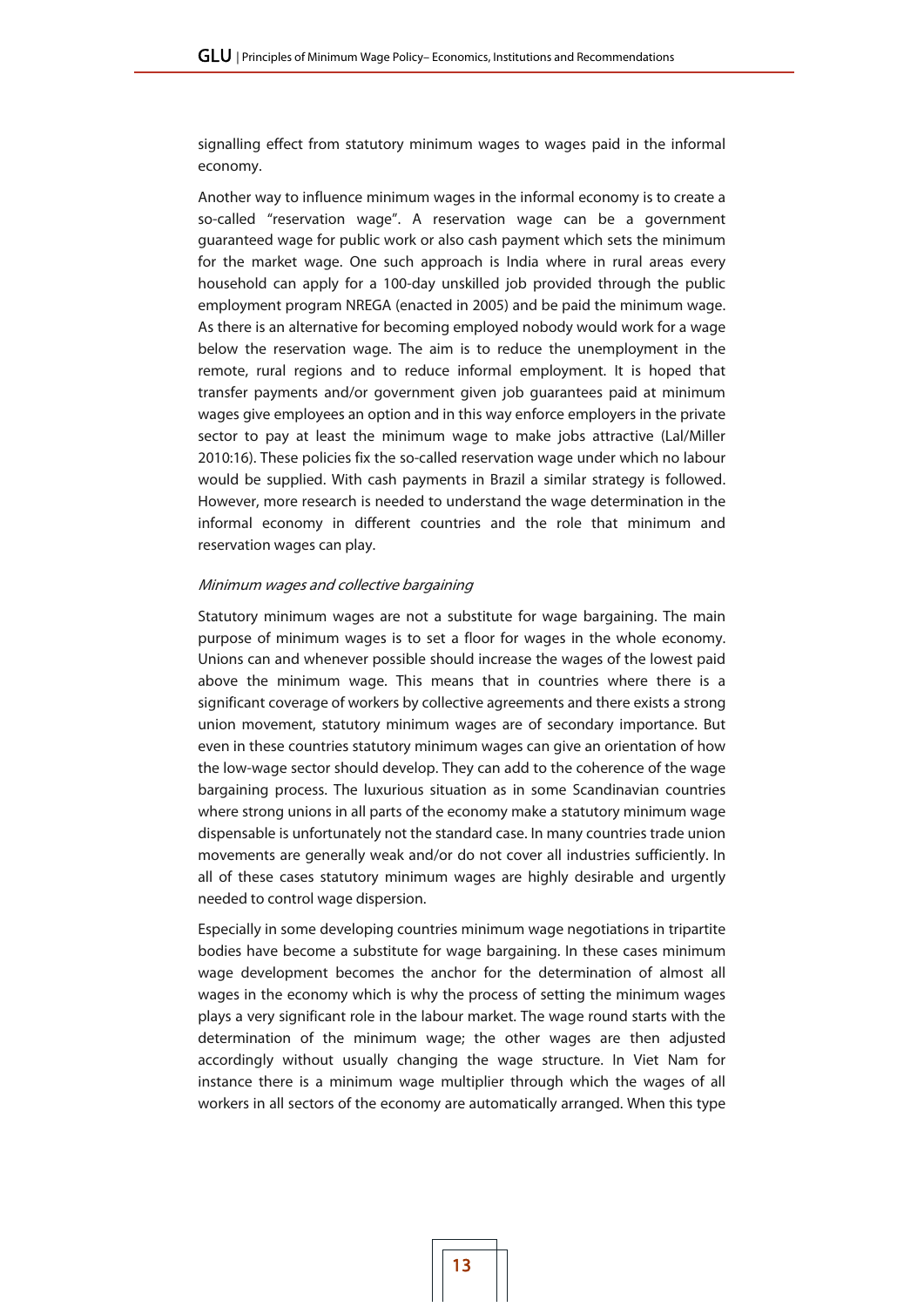of linkage between minimum wages and wages in the economy exists, statutory minimum wages crowd out independent and additional collective bargaining. In our judgement this model of wage bargaining is not ideal. It reflects that unions are unable to organise collective bargaining in firms or at the industry level. This can result from a fundamental weakness of unions, and/or unions are not allowed to bargain wages as in some former planned economies.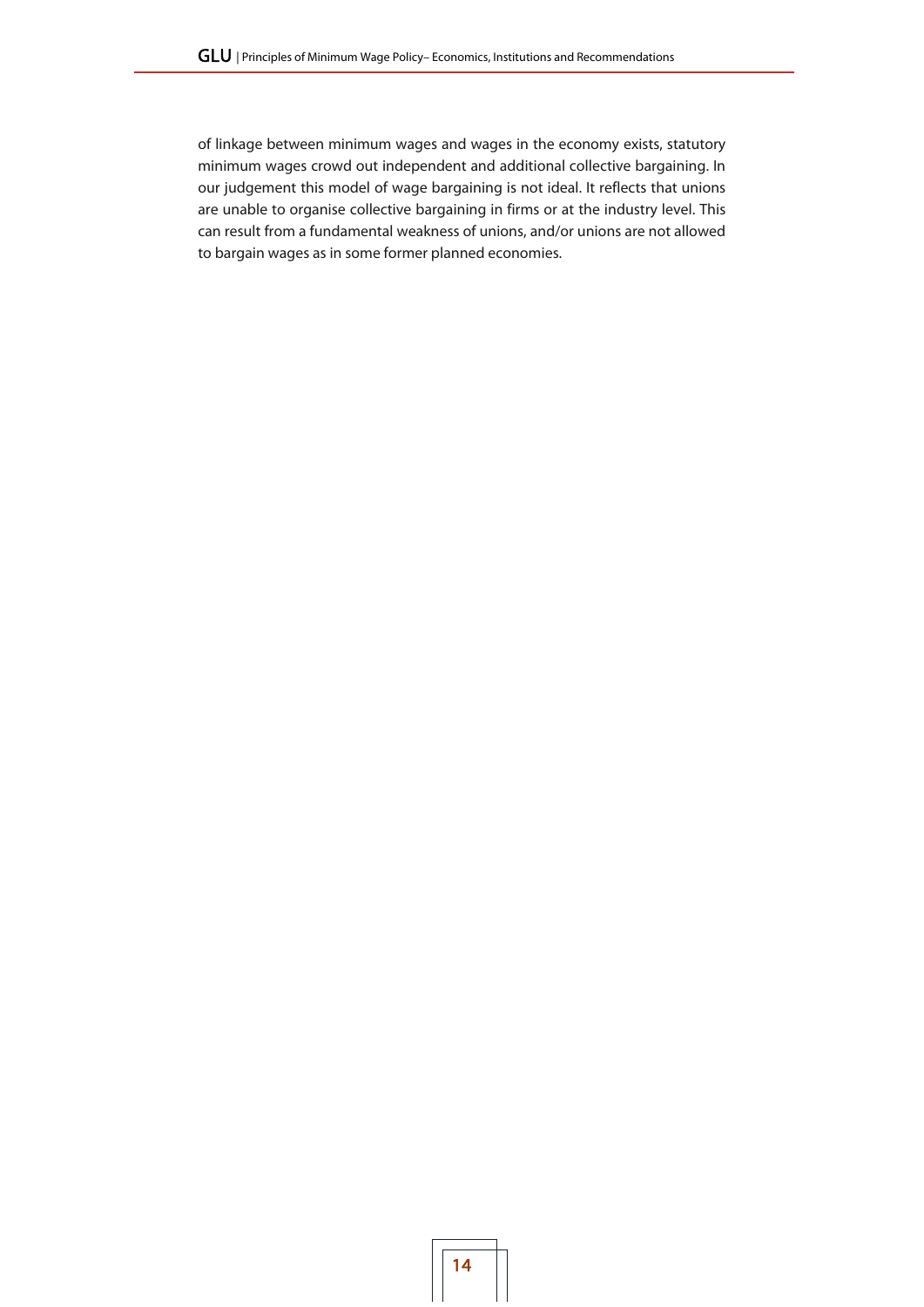## 4. SUMMARY

On a macroeconomic level the main result is: Increases in minimum wages do not have big systematic employment effects, positive or negative. Inflationary pressures from minimum wages are usually small and tolerable. One very positive effect of minimum wages is that they change the wage structure in such a way that a more equal income distribution is reached. Minimum wage policy thus contributes to poverty reduction. To illustrate this: 12.5 per cent of the employees in Brazil receive the minimum wage and it has been found that the aggressive policy in Brazil during the past 8 years has had a strong effect on the compression of the wage structure (Lemos 2007). In some cases we can observe that minimum wages have even had a positive employment effect. The argument is based on the fact that low-wage earners have a higher propensity to consume than richer households and thus higher minimum wages increase aggregate demand and output. Furthermore, taking into consideration that women have a large share in the low-wage sector increasing minimum wages also has a positive gender equality effect.

In this paper, on the basis of the theoretical model and case studies we have used, broad principles of minimum wage policy covering a large range of dimensions have evolved. Table 1 summarises our results. We do not claim to have found the philosopher's stone. This paper is meant as a contribution to the ongoing debate about minimum wage policy from a union perspective.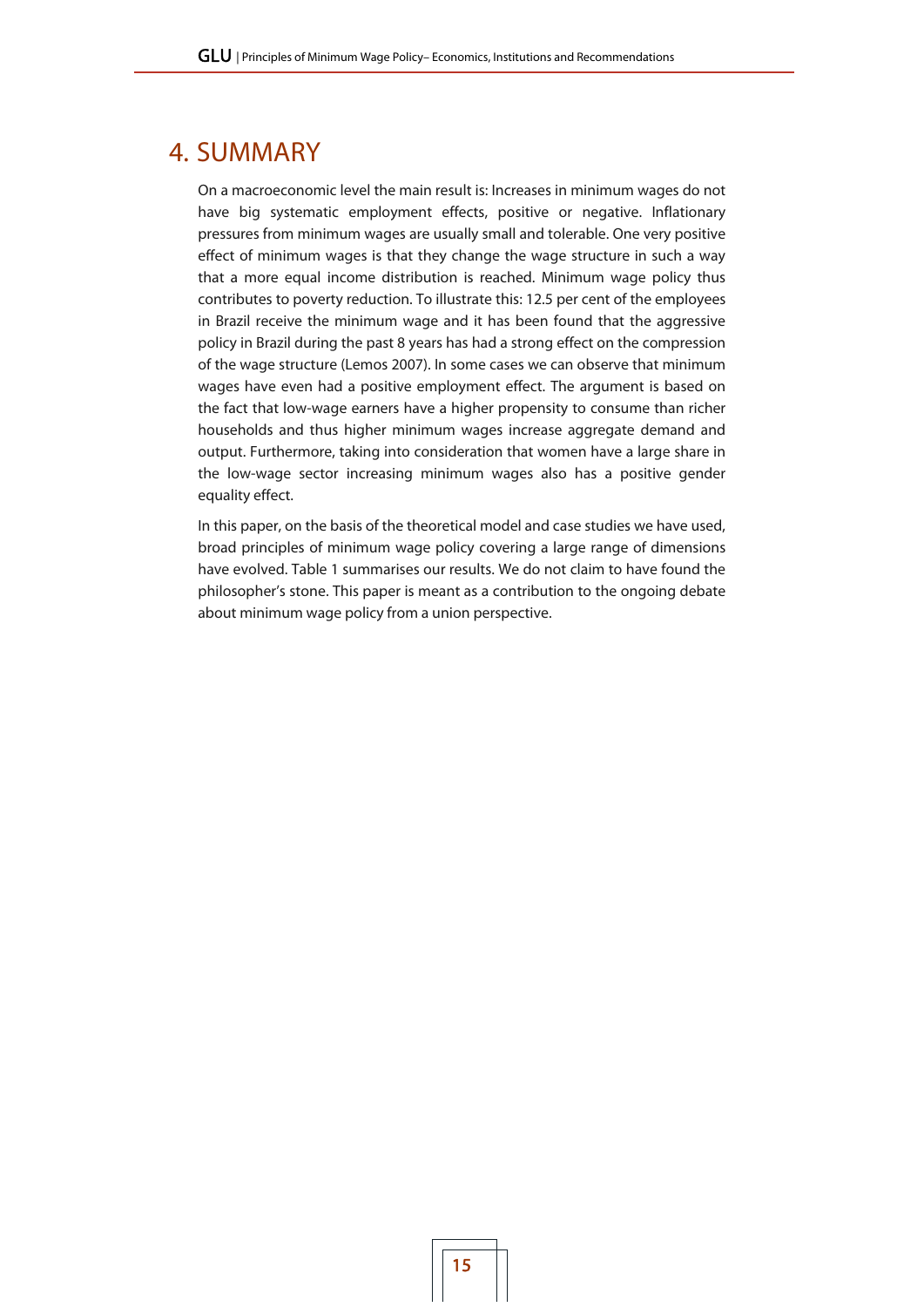#### Rules for quantitative changes of minimum wages At least according to the wage norm (mediumterm productivity in the industrial sector plus target inflation rate of the central bank) If the wage level increases faster than the wage norm minimum wages should increase according to the wage level To compress the wage structure from below, minimum wages should increase faster than the wage level - No automatic indexation of minimum wage adjustments/ discretionary adjustment process of statutory minimum wages Level of minimum wages Minimum wages must affect a sufficient number of the lowest wage earners to be effective Minimum wages should be between 40 and 60 per cent of average or median wage (this is the case in most countries) A basket of goods can be defined as a living wage and this can become the minimum wage The minimum wages should as far as possible allow a single worker to live a decent life; in developing countries minimum wage may cover the living expenses of a whole family. However, along with the process of development minimum wages and welfare payments to individuals should supersede those to families. Frequency of minimum wage adjustment Annual adjustments; in a situation of very high inflation a more frequent adjustment is needed Discretionary adjustments Number of minimum wages A national statutory minimum wage is recommended. In the case of high productivity differences a structure of minimum wages set by the national government is recommended States or even cities should have the right to fix higher minimum wages There should be no minimum wages for certain professions or industries; this should be reserved for wage bargaining Adjustment mechanism of minimum wages There should be at least one tripartite body that recommends minimum wage adjustments Instead of governments' representatives in the tripartite body, independent experts can be appointed; the model of the Low Pay Commission in the UK is a positive example

#### Table 1: Summary about statutory minimum wage policies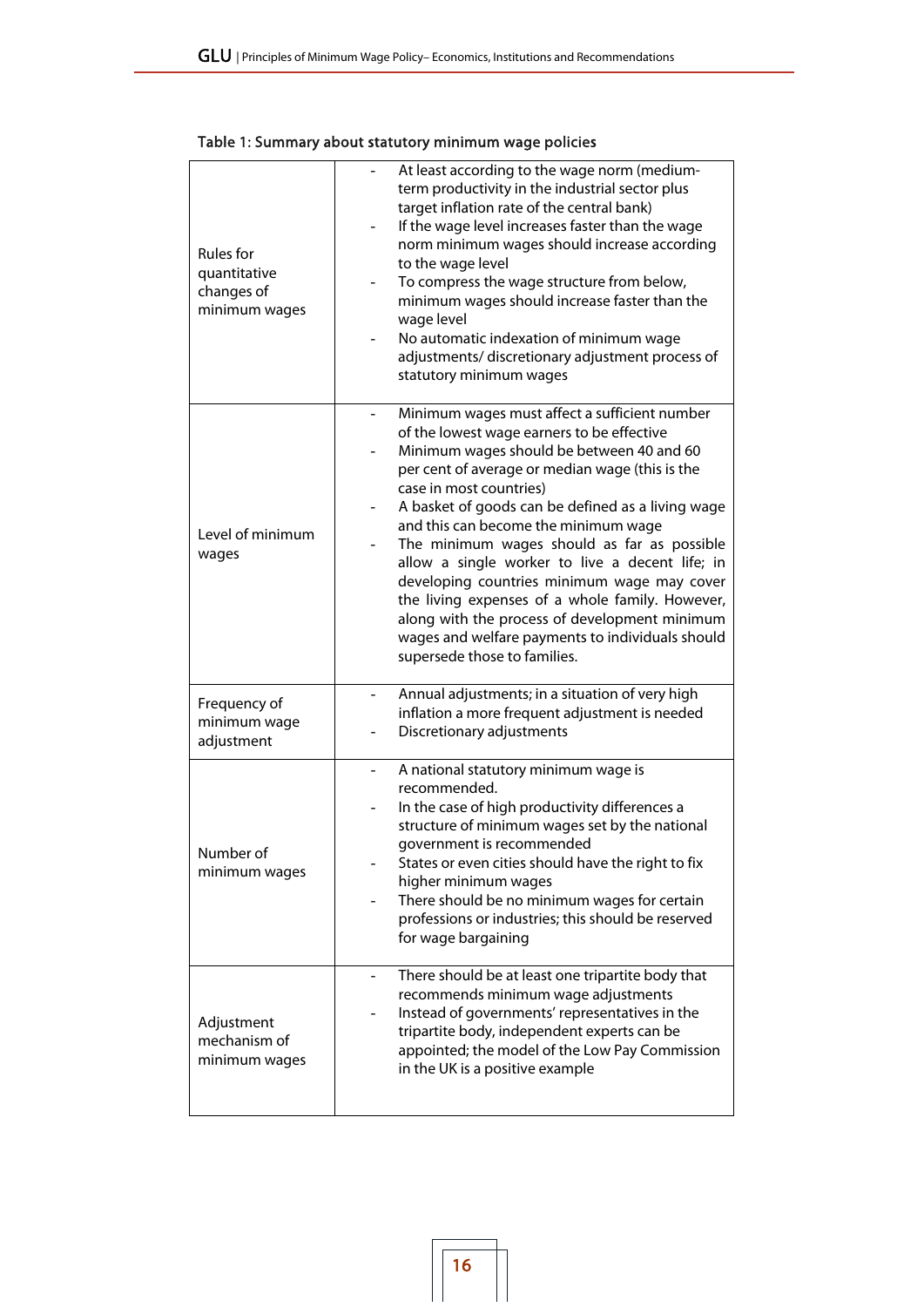| Link between<br>minimum wages<br>and social security<br>payments | Minimum wages and social security payments<br>should be de-linked<br>As soon as such a link exists because of budgetary<br>reasons governments are very reluctant to<br>increase minimum wages<br>The more minimum wages and social security<br>$\overline{\phantom{0}}$<br>payments are de-linked, the higher the likelihood<br>that governments will increase the power of<br>tripartite bodies to determine minimum wages |
|------------------------------------------------------------------|------------------------------------------------------------------------------------------------------------------------------------------------------------------------------------------------------------------------------------------------------------------------------------------------------------------------------------------------------------------------------------------------------------------------------|
| Role of minimum<br>wages for the<br>informal sector              | Empirical analyses show that statutory minimum<br>wages influence wages in the informal economy<br>There seems to be a signalling effect from the<br>formal to the informal economy.                                                                                                                                                                                                                                         |
| Minimum wages<br>and collective<br>bargaining                    | Minimum wage policy should not substitute<br>collective bargaining<br>Minimum wages should set the platform for<br>wages, unions can and should then negotiate<br>higher minimum wages in certain industries<br>whenever possible                                                                                                                                                                                            |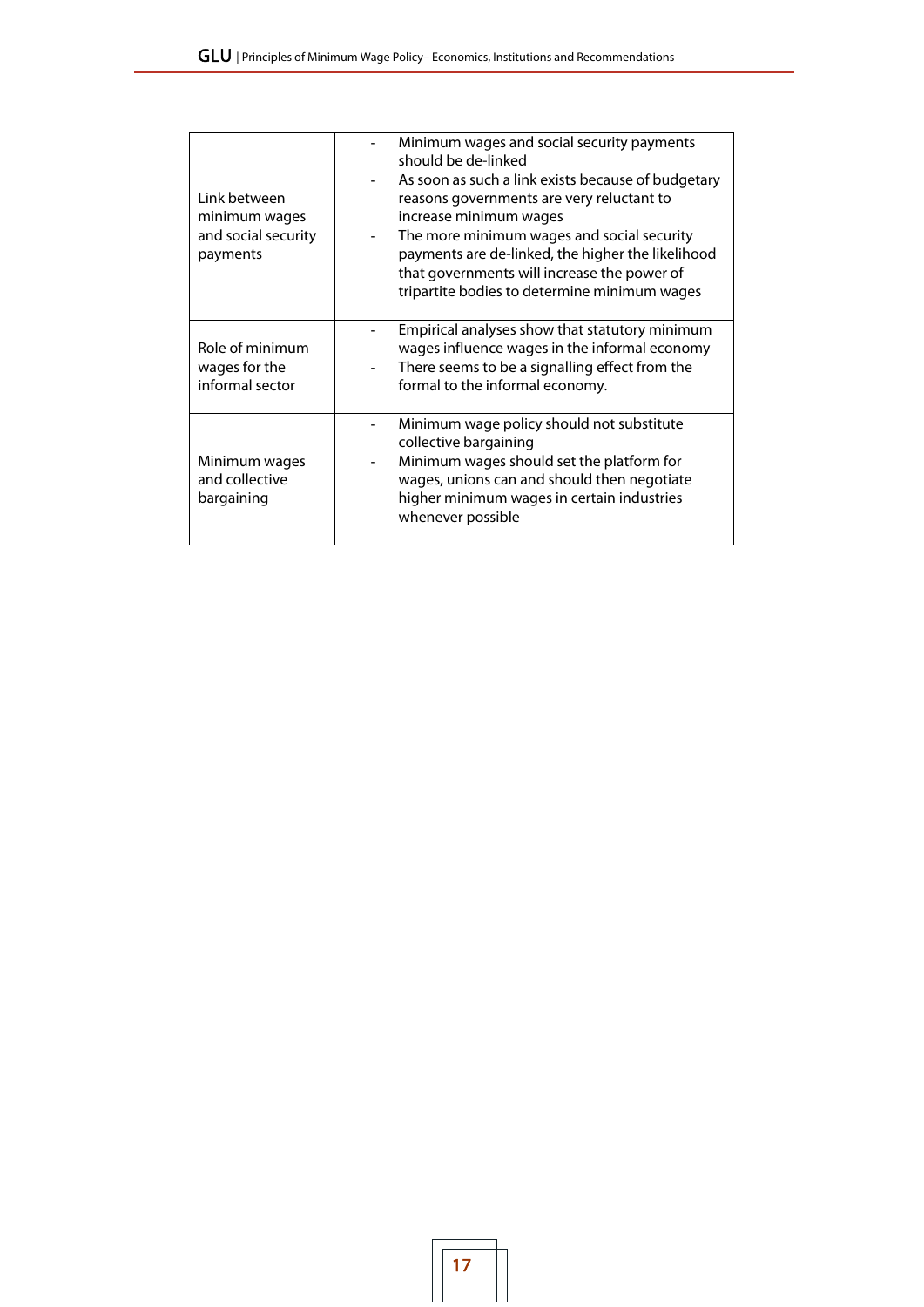## 5. REFERENCES

Bazen, S., Martin, J.P. (1991): The Impact of the Minimum Wage on Earnings and Employment in France, OECD Economic Studies, No. 16, pp. 199-221.

Card, D., Krueger, A.B. (1994): Minimum Wages and Employment: A Case Study of the Fast Food Industry in New Jersey and Pennsylvania, American Economic Review 84, pp. 772-93.

Card, D., Krueger, A.B. (1995): Myth and Measurement. The New Economics of the Minimum Wage, Princeton: Princeton University Press.

Draca, M., Machin, S., Van Reenen, J. (2006) Minimum wages and firm profitability, Centre for Economic Performance Discussion Paper 715, February.

Dullien, S., Herr, H., Kellermann, C. (2011): Decent Capitalisms: A Blueprint for Reforming our Economies, London: Pluto.

Flanagan, R. (2006): Globalization and labor conditions: Working conditions and worker rights in a global economy, New York, Oxford University Press.

Goldin, C., Katz, L. (2007): Long-Run Changes in the Wage Structure: Narrowing, Widening, Polarizing, Brookings; Papers on Economic Activity, 2, 2007, 135-165.

Hagen, T. (2008): Arbeitsmarkteffekte der Einführung eines gesetzlichen Mindestlohns in Deutschland, WiSt, Heft 2, 89-94.

Herr, H. (2009): The Labour Market in a Keynesian Economic Regime: Theoretical Debate and Empirical Findings, Cambridge Journal of Economics, vol. 33, 949-965.

Herr, H., Kazandziska, M. (2010): The Labour Market and Deflation in Japan, International Journal of Labour Research, Vol. 2 (1), 79-98.

Herr, H., Kazandziska, M. (2011): Macroeconomic Policy Regimes in Western Industrial Countries, London, Routledge.

Herr, H., Kazandziska, M. and Mahnkopf-Praprotnik, S. (2009): Theoretical Debate about Minimum Wages, Global Labour University, Working Paper No. 6.

ILO (1970): Convention131, Minimum Wage Fixing Convention, Geneva, http://www.ilo.org/ilolex/cgi-lex/convde.pl?C131

ILO (2002): Resolution Concerning Decent Work and the Informal Economy, The General Conference of the International Labour Organization, meeting in its 90th Session, 2002.

ILO (2008): Global Wage Report 2008/2009: Minimum Wages and Collective Bargaining – Towards Policy Coherence, International Labour Office, Geneva.

ILO (2009): Global Wage Report: 2009 Update, International Labour Office, Geneva, (http://www.ilo.org/wcmsp5/groups/public/---dgreports/-- dcomm/documents/publication/wcms\_116500.pdf).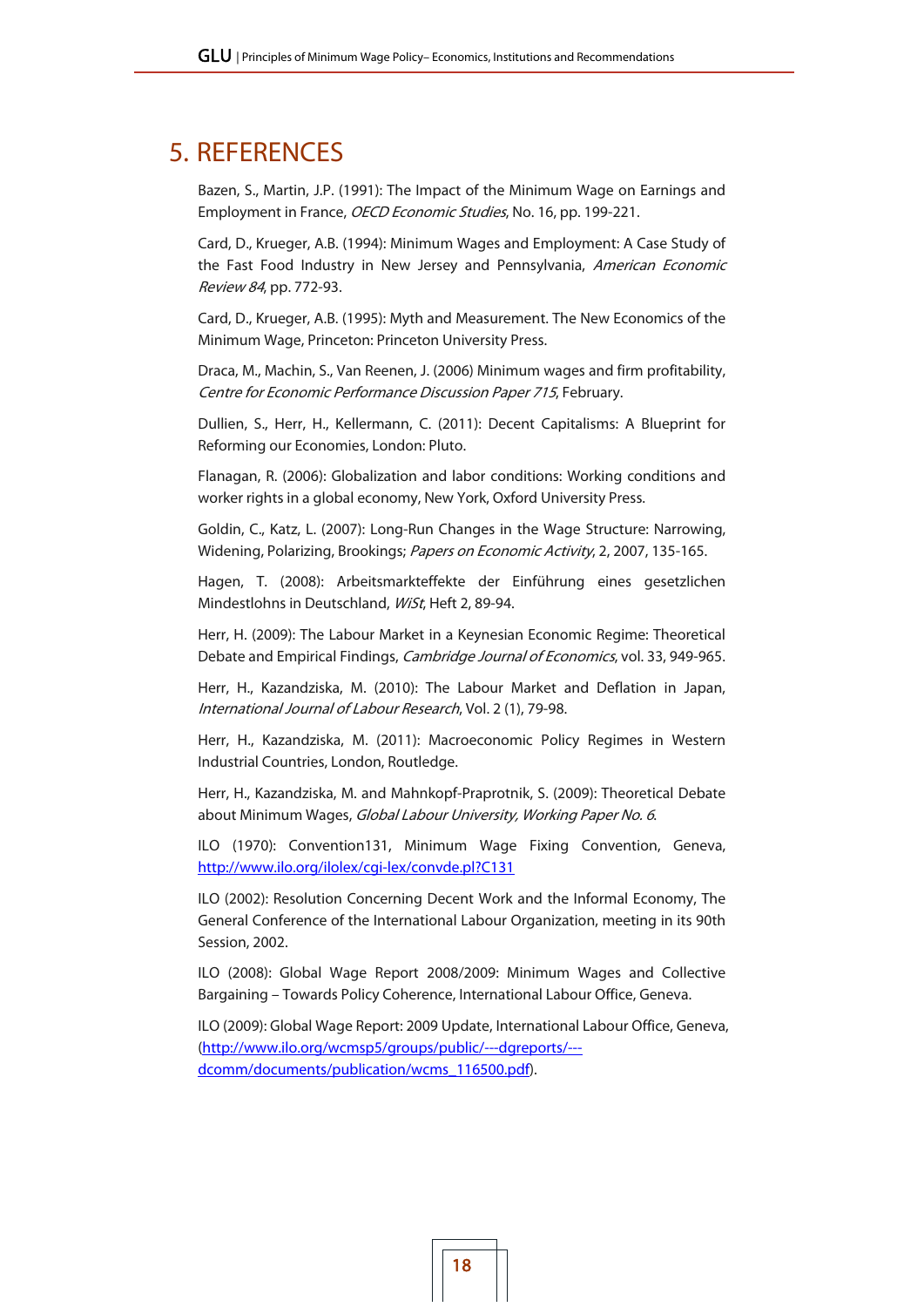Keynes, J.M. (1930): A Treatise on Money, vol. 1, The Pure Theory of Money, London, MacMillan, Collected Writings , vol. V.

Kirstensen, N. and Cunningham, W. (2006): Do Minimum Wages in Latin America and the Caribbean Matter? Evidence from 19 Countries, Policy Research Working Paper No. 3870, Washington D.C.

Lal, R., Miller, S., Lieuw-Kie-Song, M., Kostzer, D. (2010): Public Works and Employment Programs: Towards a Long-Term Development Approach, Working Paper No. 66, International Policy Centre for Inclusive Growth United Nations Development Programme, Brazil.

Lemos, S. (2003): The effect of the minimum wage on wages and employment in Brazil: A menu of minimum wage variables, University College London Discussion Paper 03/02, London.

Lemos, S. (2007) Minimum wage effect across the private and public sectors in Brazil, in: Journal of Development Studies, Vol. 43, No. 4, pp. 700–720.

Maloney, W. F. and Nuñez, J. (2001): Measuring the impact of minimum wages: Evidence from Latin America, Policy Research Working Paper No. 2597, Washington, D.C.

Neumark, David and Wascher, William (1992): Employment Effects of Minimum and Sub-minimum Wages: Panel Data in State Minimum Wage Laws, Industrial and Labor Relations Review, October, pp. 55-81.

Neumark, D. (2008): Alternative labor market policies to increase economic selfsufficiency, IZA Discussion Paper No. 3355, Institute for the Study of Labour, Bonn.

Saget, C. (2006): Wage Fixing in the Informal Economy: Evidence from Brazil, India, Indonesia and South Africa, Conditions of Work and Employment Series No. 16, International Labour Office, Geneva.

Stewart, M., (2004) The impact of the introduction of the UK minimum wage on the employment probabilities of low wage workers, Journal of the European Economic Association, 2, 67-97.

Stigler, G. (1946): The economics of minimum wage legislation. American Economic Review, vol. 36, 358-365.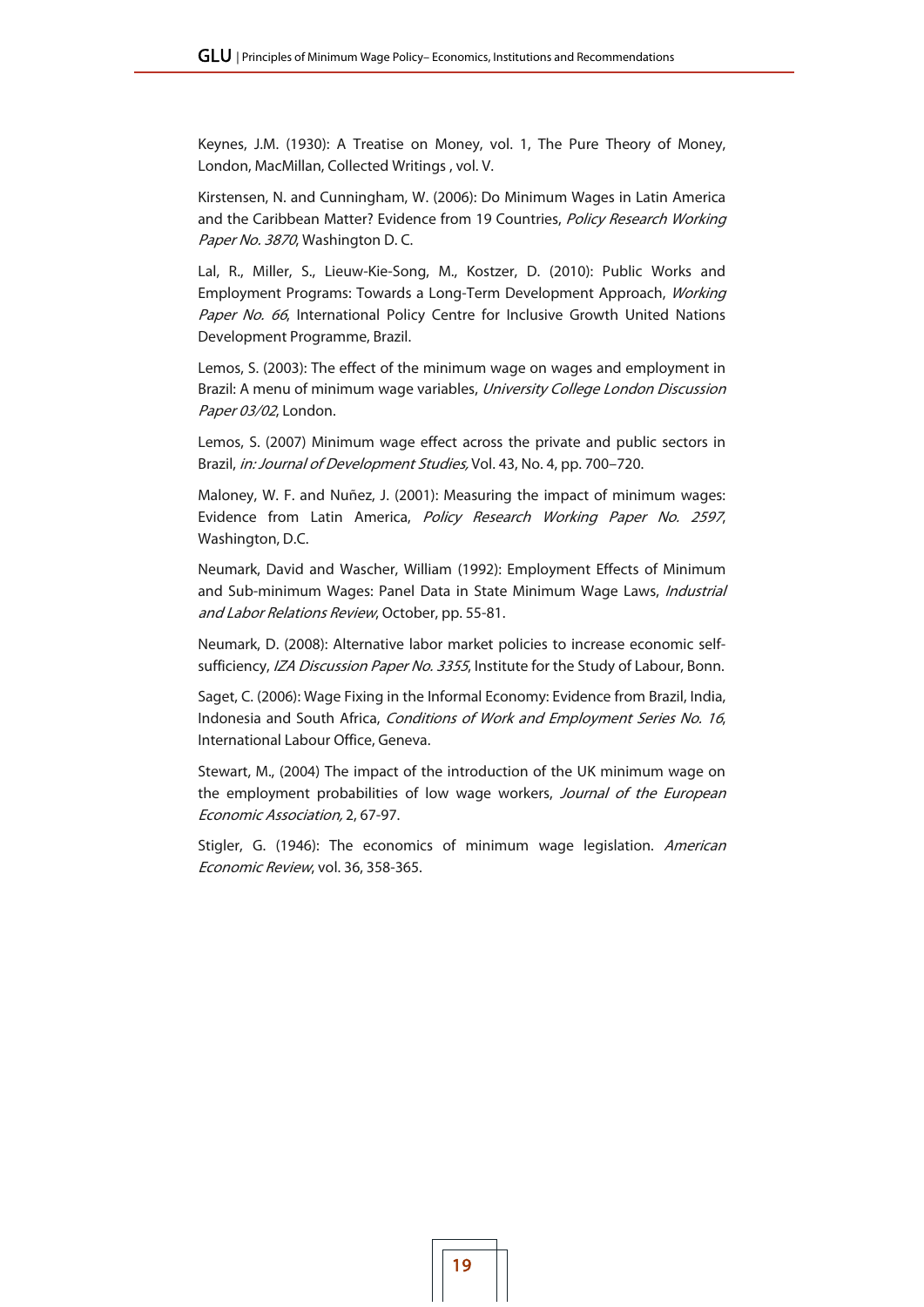### About the authors

Prof. Dr. Hansjörg Herr teaches Economics at the Berlin School of Economics and Law. He works in the field of Financial Globalisation, Development Economics and European Integration. He teaches in the Global Labour University Master's Programme, Labour Policies and Globalisation, at the Berlin School of Economics and Law and is member of the Academic Board. He also is a member of the editorial board of the Global Labour University Working Papers.

Milka Kazandziska studied International Economics (M.A.) at the Berlin School of Economics and Law. She teaches Economics at the Berlin School of Economics and Law and is Ph.D. candidate. She specialises in Economics and Labour Markets with a focus on European Integration.

#### Members of the GLU network:

| British Trade Union Congress (TUC), U.K.                                          |
|-----------------------------------------------------------------------------------|
| Cardiff University, U.K.                                                          |
| Central Única dos Trabalhadores (CUT) / Observatorio Social, Brazil               |
| Congress of South African Trade Unions (COSATU), South Africa                     |
| Deutscher Gewerkschaftsbund (DGB) / DGB Bildungswerk, Germany                     |
| European Trade Union Institute (ETUI)                                             |
| Hochschule für Wirtschaft und Recht Berlin (HWR), Germany                         |
| Friedrich-Ebert-Stiftung (FES), Germany                                           |
| Global Union Research Network (GURN)                                              |
| Global Unions (GU)                                                                |
| Hans-Böckler-Stiftung (HBS), Germany                                              |
| Industriegewerkschaft Metall (IG Metall), Germany                                 |
| International Federation of Workers' Education Associations (IFWEA)               |
| International Institute for Labour Studies (IILS), ILO                            |
| International Labour Organisation (ILO) / Bureau for Workers' Activities (ACTRAV) |
| National Labour and Economic Development Institute (Naledi), South Africa         |
| Ruskin College, Oxford, U.K.                                                      |
| Tata Institute of Social Sciences, India                                          |
| Universidade Estadual de Campinas, Brazil                                         |
| Universität Kassel, Germany                                                       |
| University of the Witwatersrand, South Africa                                     |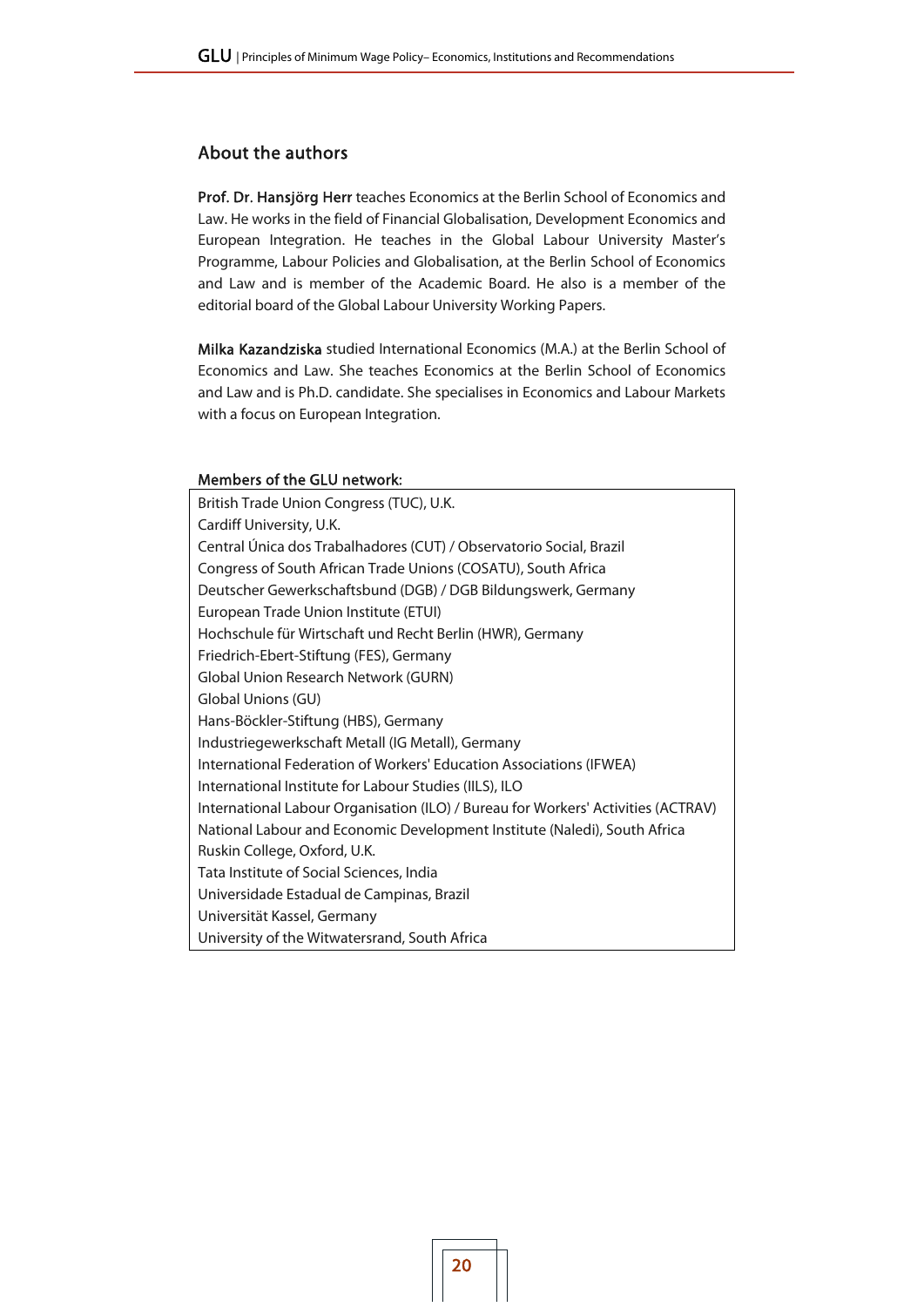### Published GLU Working Papers

| No.1 | Seeraj Mohamed; Economic Policy, Globalization and the Labour<br>Movement: Changes in the Global Economy from the Golden Age to the<br>Neoliberal Era, February 2008<br>http://www.global-labour-<br>university.org/fileadmin/GLU_Working_Papers/GLU_WP_No.1.pdf                                                                                                                                                                                                                                               |
|------|----------------------------------------------------------------------------------------------------------------------------------------------------------------------------------------------------------------------------------------------------------------------------------------------------------------------------------------------------------------------------------------------------------------------------------------------------------------------------------------------------------------|
| No.2 | Birgit Mahnkopf; EU Multi-Level Trade Policy: Neither coherent nor<br>development-friendly, February 2008<br>http://www.global-labour-<br>university.org/fileadmin/GLU_Working_Papers/GLU_WP_No.2.pdf                                                                                                                                                                                                                                                                                                          |
| No.3 | Edward Webster, Christine Bischoff, Edlira Xhafa, Juçara Portilho Lins,<br>Doreen D. Deane, Dan Hawkins, Sharit K. Bhowmik, Nitin More, Naoko<br>Otani, Sunghee Park, Eustace I. James, Melisa Serrano, Verna D. Viajar,<br>Ramon A. Certeza, Gaye Yilmaz, Bülend Karadağ, Tolga Toren, Elif<br>Sinirlioğlu and Lyudmyla Volynets; Closing the Representation Gap in<br>Micro and Small Enterprises, November 2008<br>http://www.global-labour-<br>university.org/fileadmin/GLU_Working_Papers/GLU_WP_No.3.pdf |
| No.4 | Max J. Zenglein; Marketization of the Chinese Labor Market and the Role<br>of Unions, November 2008<br>http://www.global-labour-<br>university.org/fileadmin/GLU_Working_Papers/GLU_WP_No.4.pdf                                                                                                                                                                                                                                                                                                                |
| No.5 | Wilfried Schwetz and Donna McGuire; FIFA World Cup 2006 Germany: An<br>opportunity for union revitalisation? November 2008<br>http://www.global-labour-<br>university.org/fileadmin/GLU_Working_Papers/GLU_WP_No.5.pdf                                                                                                                                                                                                                                                                                         |
| No.6 | Hansjörg Herr, Milka Kazandziska, Silke Mahnkopf-Praprotnik;<br>The Theoretical Debate about Minimum Wages, February 2009<br>http://www.global-labour-<br>university.org/fileadmin/GLU_Working_Papers/GLU_WP_No.6.pdf                                                                                                                                                                                                                                                                                          |
| No.7 | Patricia Chong; Servitude with a Smile: An Anti-Oppression Analysis of<br>Emotional Labour, March 2009<br>http://www.global-labour-<br>university.org/fileadmin/GLU_Working_Papers/GLU_WP_No.7.pdf                                                                                                                                                                                                                                                                                                             |
| No.8 | Donna McGuire and Christoph Scherrer with: Svetlana Boincean, Ramon<br>Certeza, Doreen Deane, Eustace James, Luciana Hachmann, Kim<br>Mijeoung, Maike Niggemann, Joel Odigie, Rajeswari, Clair Siobhan<br>Ruppert, Melisa Serrano, Verna Dinah Q. Viajar and Mina Vukojicic;<br>Developing a Labour Voice in Trade Policy at the National Level, February<br>2010<br>http://www.global-labour-<br>university.org/fileadmin/GLU_Working_Papers/GLU_WP_No.8.pdf                                                  |
|      |                                                                                                                                                                                                                                                                                                                                                                                                                                                                                                                |